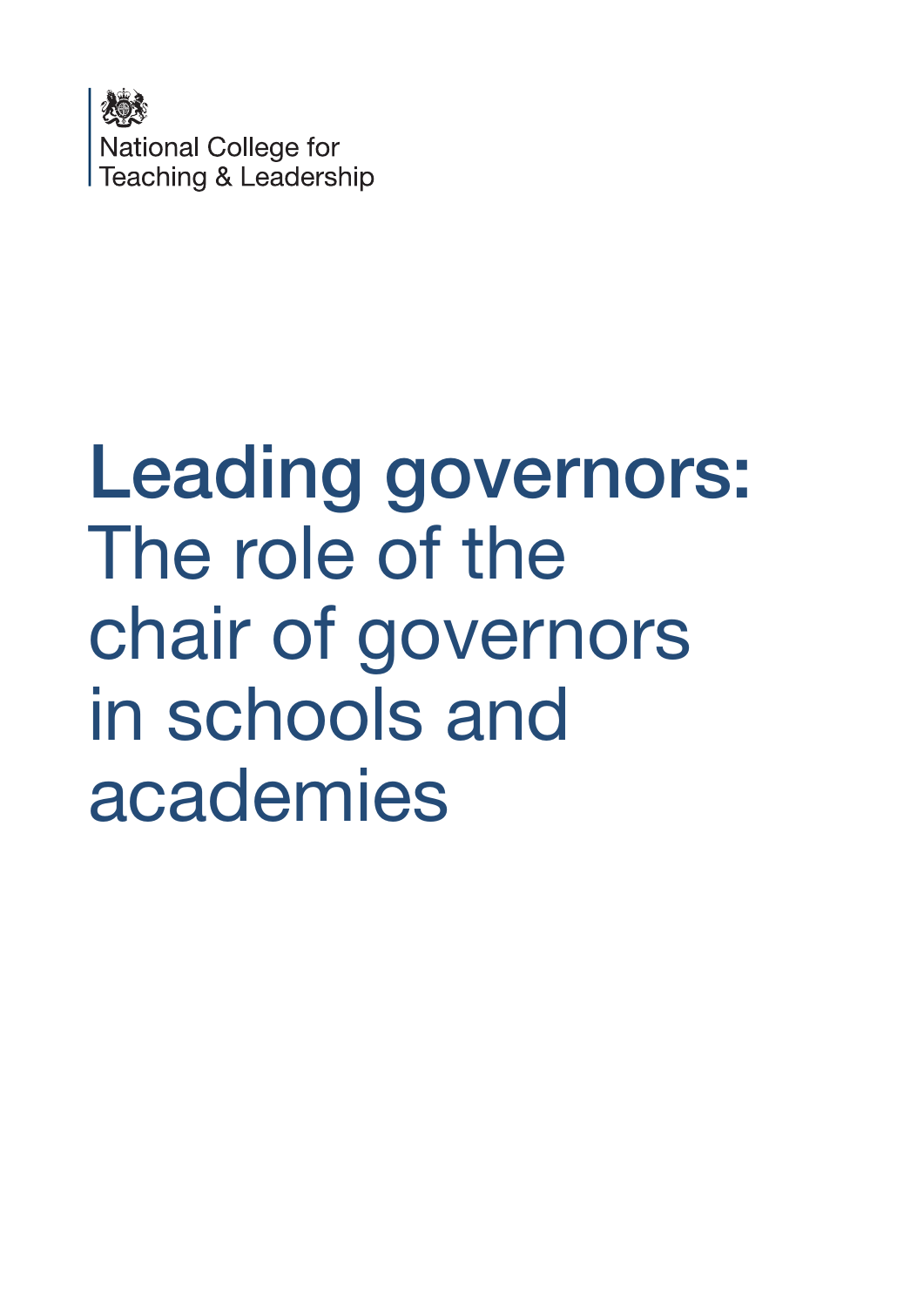# Foreword

We owe a huge debt of thanks to the thousands of people who give so freely of their time and energy to chair the governing bodies of our schools. It's a vital role that has a significant impact on the overall success of the school, as well as the effectiveness of its governance.

I am passionate about improving the governance of our schools. For an organisation to have strong and effective governance, it must have a strong and effective chair. It is essential that we have the right people with the right skills chairing our governing bodies. Such people do not often come ready-made for the role; good succession planning and high quality training and development is vital.

I am delighted that during 2013–14 we have been able to invest in a significant expansion of the work that the National College for Teaching and Leadership does to support and train governors. We have new training workshops for governors, a growing number of national leaders of governance and will soon launch a new training programme for clerks. While its remit has broadened to some very important new areas, at the heart of NCTL's work remains the Chair of Governors' Leadership Development Programme. Over 2,400 aspiring, vice or existing chairs of governors have now completed or started the programme, which has itself recently been thoroughly refreshed.

We now have a growing number of governing bodies chaired by more confident and empowered leaders and we have a growing body of knowledge and expertise across the country in how to equip and develop those leaders. This *Leading governors* resource captures all the key messages. I am delighted, but not surprised, that since it was first published in September 2012 it has remained among the most highly sought after NCTL resources. I am sure this updated edition will continue to be of great value to chairs and those that work with and support them.

Tot Nard

**Lord Nash** Parliamentary Under-Secretary of State for Schools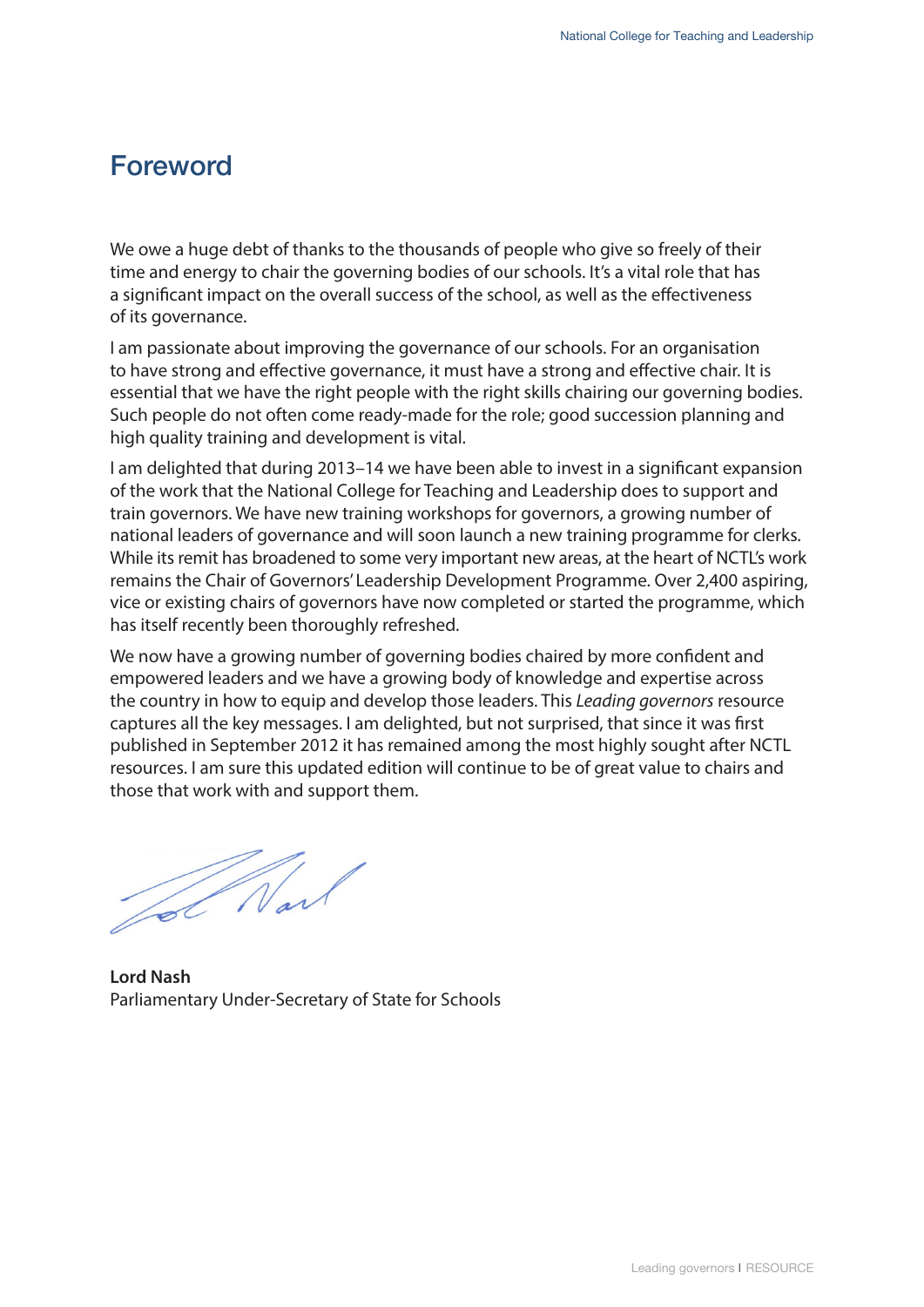# **Contents**

| Introduction                                                             |    |
|--------------------------------------------------------------------------|----|
| Role of the chair                                                        | 2  |
|                                                                          |    |
| <b>Leading effective governance</b>                                      | 4  |
|                                                                          |    |
| <b>Building the team</b>                                                 | 6  |
| <b>Case study 1: Building the team</b>                                   | 8  |
|                                                                          |    |
| <b>Relationship with the headteacher</b>                                 | 10 |
| Case study 2: Relationship with the headteacher                          | 11 |
|                                                                          |    |
| <b>Improving your school</b>                                             | 12 |
| Case study 3: Improving your school                                      | 14 |
|                                                                          |    |
| <b>Leading the business</b>                                              | 16 |
| Case study 4: Leading the business                                       | 18 |
|                                                                          |    |
| How the National College for Teaching and Leadership (NCTL) can help you | 19 |
| Key contacts                                                             | 20 |
| <b>Published resources</b>                                               | 23 |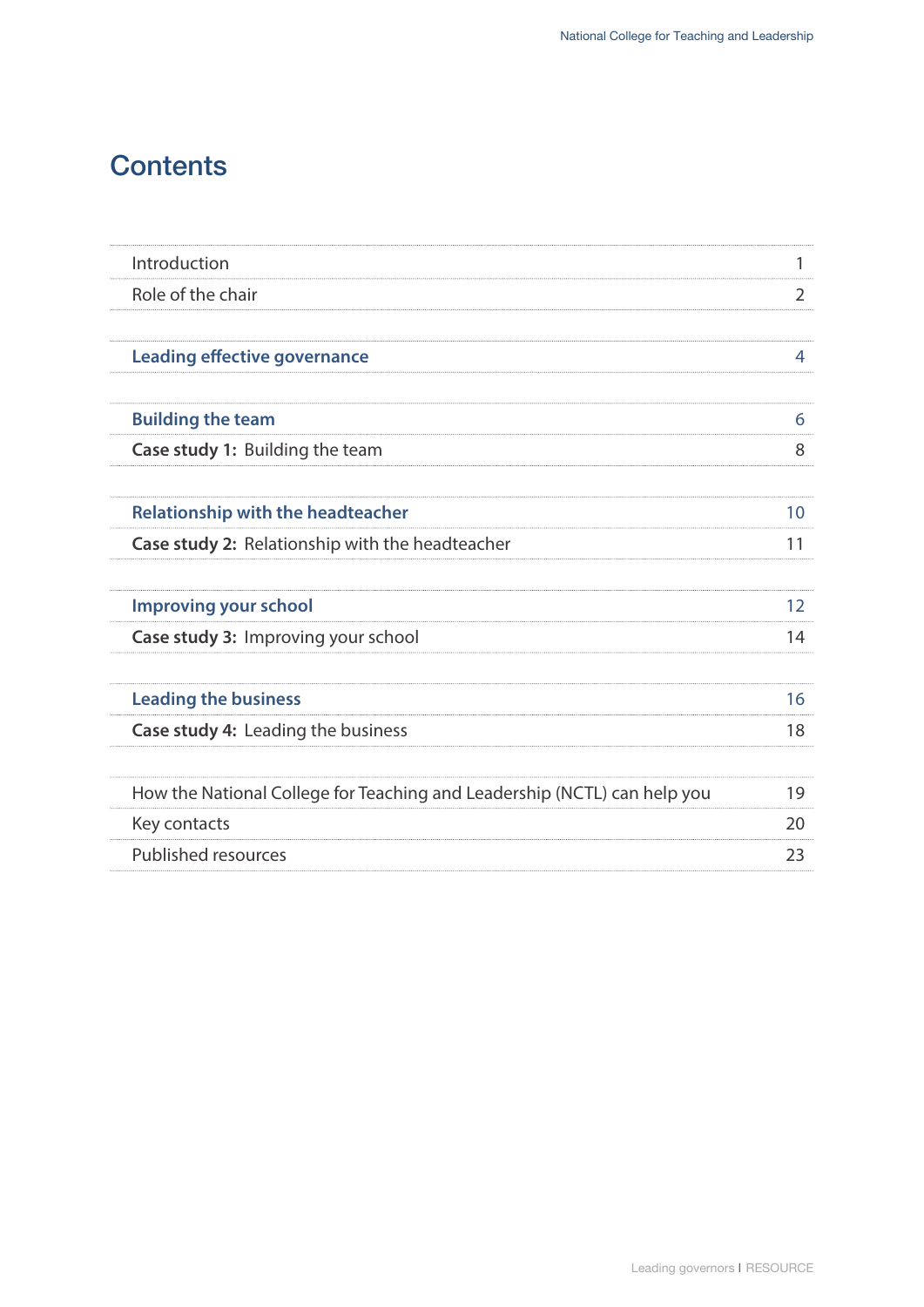#### <span id="page-3-0"></span>Introduction

Welcome to the National College for Teaching and Leadership (NCTL) and to this booklet, which explores the role of the chair of governors.

Being a chair of governors is a key leadership role and governing bodies are central to the effectiveness and accountability of schools. To quote the *Governors' handbook*, published by the Department for Education, governors "are the strategic leaders of our schools and have a vital role to play in making sure every child gets the best possible education".

The revised Ofsted framework, for the inspection of schools in England, includes a focus on quality of leadership and management, including governors. The quality of governance is now a significant part of the overall judgement about how effectively and efficiently a school is led and managed. The role of the chair of governors, leading the governing body, is pivotal to the leadership of the school. The chair works in partnership with the headteacher while holding him/her to account.

More broadly, in an increasingly autonomous education system good governance is essential. Many schools are taking advantage of the freedoms and greater autonomy available to them, and governing bodies are making a range of significant decisions: these include whether or not to federate with other schools, become a free school, an academy or a multi-academy trust (MAT), or join a chain of schools or a teaching school alliance. The role of the chair of governors, in supporting the governing body to reach these decisions, is vitally important.

NCTL has a key role in supporting and providing training for chairs of governors. Working with the National Governors Association (NGA) and drawing on the expertise of experienced and highly skilled chairs of governors, NCTL has developed a package of support for governors. This includes the Chairs of Governors' Leadership Development Programme, governor workshops on key policy issues, such as performance-related pay (PRP), RAISEonline and financial efficiencies, resources about how to conduct a review of governance and a new training programme for clerks, available from June 2014. The role of national leader of governance (NLG) has been created to complement the other NCTL system leadership roles, with the aim of providing support and challenge to chairs of governors in schools and academies that are seeking to raise their performance. An essential feature of the NLG role is to provide governor-to-governor coaching and mentoring – support that in the past has often not been nationally available. At the back of this booklet you will find details of all the programmes offered by NCTL.

The booklet contains a number of case studies which reflect and illustrate the work of experienced chairs of governors. All the chairs of governors profiled in the case studies stress the importance of never losing sight of why they do the job: they are committed to improving and raising standards in their schools, so that the children and young people in them will progress to their full potential.

Whether you are a chair of governors or a governor, we hope you will find this resource helpful in promoting, developing and sustaining effective governance in your school.

**Charlie Taylor** Chief Executive, NCTL

1 Kight

**Emma Knights** Chief Executive, NGA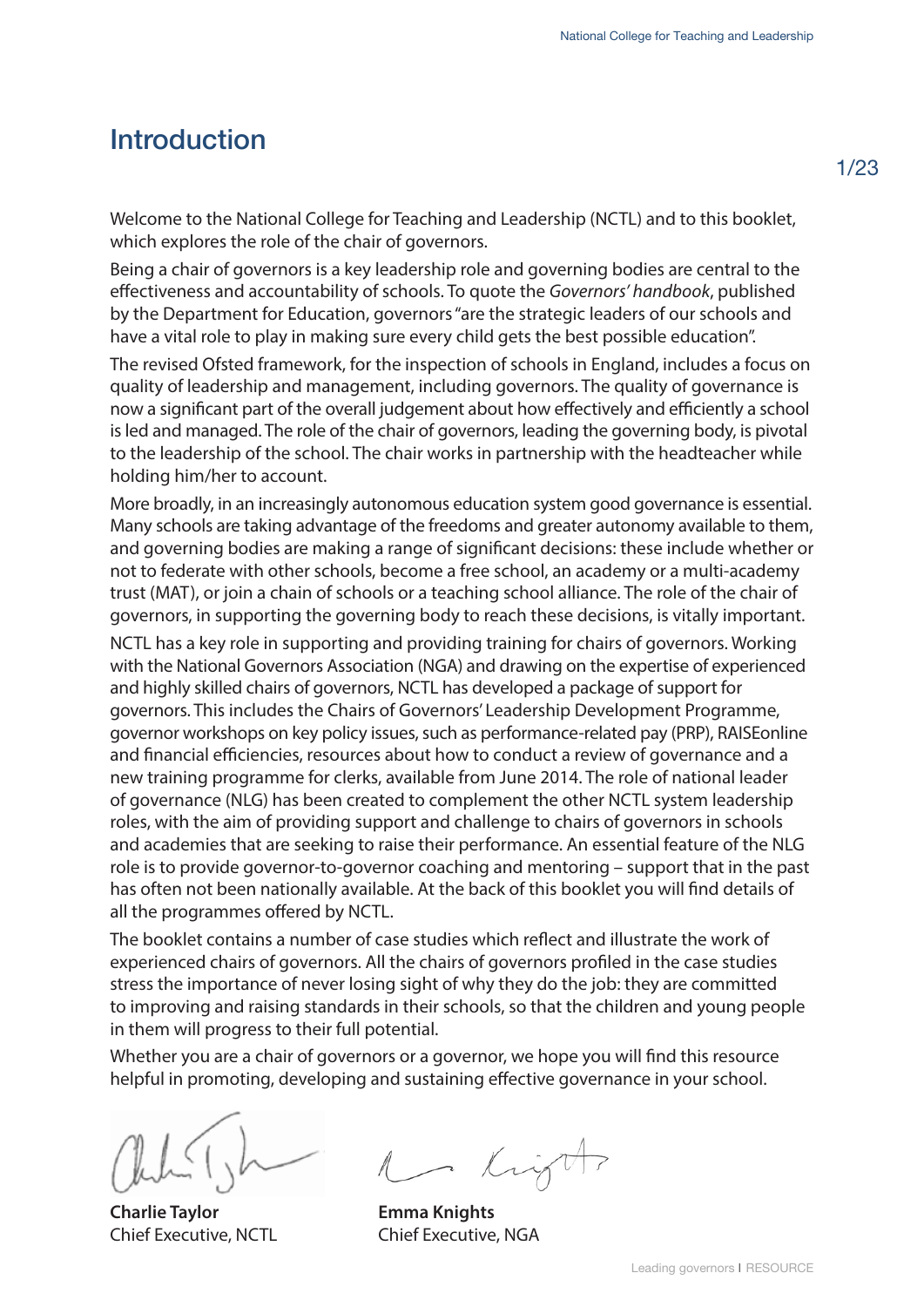#### <span id="page-4-0"></span>Role of the chair

Being a chair of governors is a key role in the leadership and management of schools. To be effective, you need a good understanding of the role and its responsibilities so that your school gains maximum benefit from the work that you do.

An effective chair of governors:

- works with the headteacher to promote and maintain high standards of educational achievement
- ensures that the governing body sets a clear vision, ethos and strategic direction for the school
- with the governing body holds the headteacher to account for the educational performance of the school and its pupils, and for the performance management of staff
- ensures oversight of the financial performance of the school and effective use of the schools resources

You also need to ensure that all governors understand the role and responsibilities of the governing body, which can vary slightly depending on the type of school such as voluntary aided, foundation, academy, multi-academy or federation. For more information, see the NGA publication *Welcome to Governance.*

The key roles of the chair, outlined below, are explored in the following pages:

- **Leading effective governance:** giving the governing body a clear lead and direction, ensuring that the governors work as an effective team and understand their accountability and the part they play in the strategic leadership of the school and in driving school improvement.
- **Building the team:** attracting governors with the necessary skills and ensuring that tasks are delegated across the governing body so that all members contribute, and feel that their individual skills, knowledge and experience are well used and that the overall workload is shared.
- **Relationship with the headteacher:** Being a critical friend by offering support, challenge and encouragement, holding the headteacher to account and ensuring the headteacher's performance management is rigorous and robust; a good comparison is with the role of the chair of a board of trustees who works with the chief executive of an organisation but does not run day-to-day operations.
- **Improving your school:** ensuring school improvement is the focus of all policy and strategy and that governor scrutiny, monitoring and challenge reflect school improvement priorities.
- **Leading the business:** ensuring that statutory requirements and regulations are met, that the school provides value for money in its use of resources and that governing body business is conducted efficiently and effectively.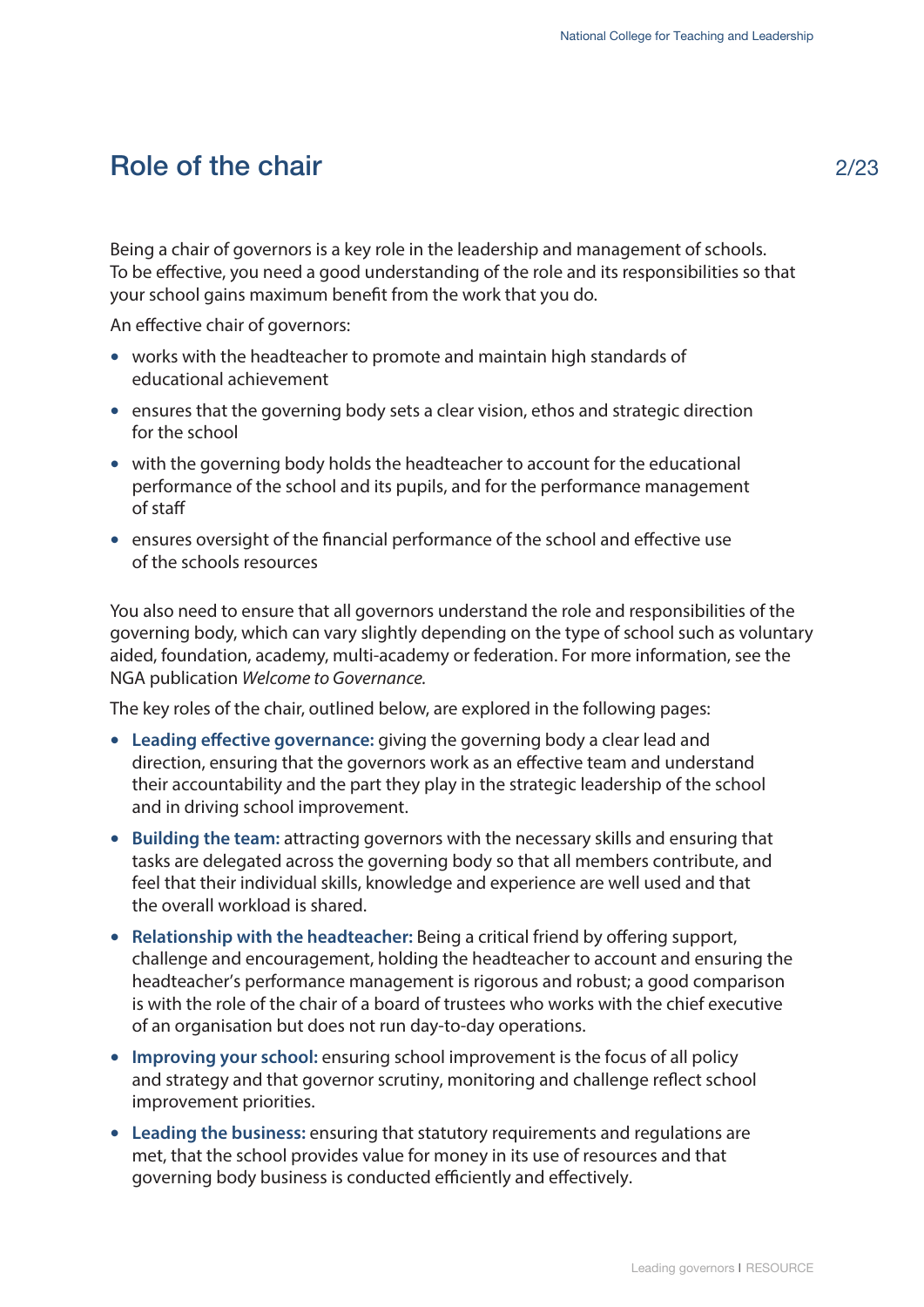The chair plays a crucial role in setting the culture of the governing body and is first among equals, but has no individual power. The governing body is a corporate entity and its power and authority rest with the governing body as a whole. On occasions, the chair may need to take chair's action in an emergency, but any such action must be reported to the whole governing body as soon as possible.

Managing your time effectively is important to ensure you have the capacity to do what the chair alone, needs to do. Generally being chair should take up no more than 20 days a year, equal to about half a day for each week of term-time. Take time, with the headteacher and governors, to set priorities and focus your work on these.

NCTL's leadership development provision for chairs of governors addresses these key aspects of the chair's role.

For more information go to **www.gov.uk/school-governors-professional-development [#chairs-of-governors-leadership-development-programme](www.gov.uk/school-governors-professional-development #chairs-of-governors-leadership-development-programme)**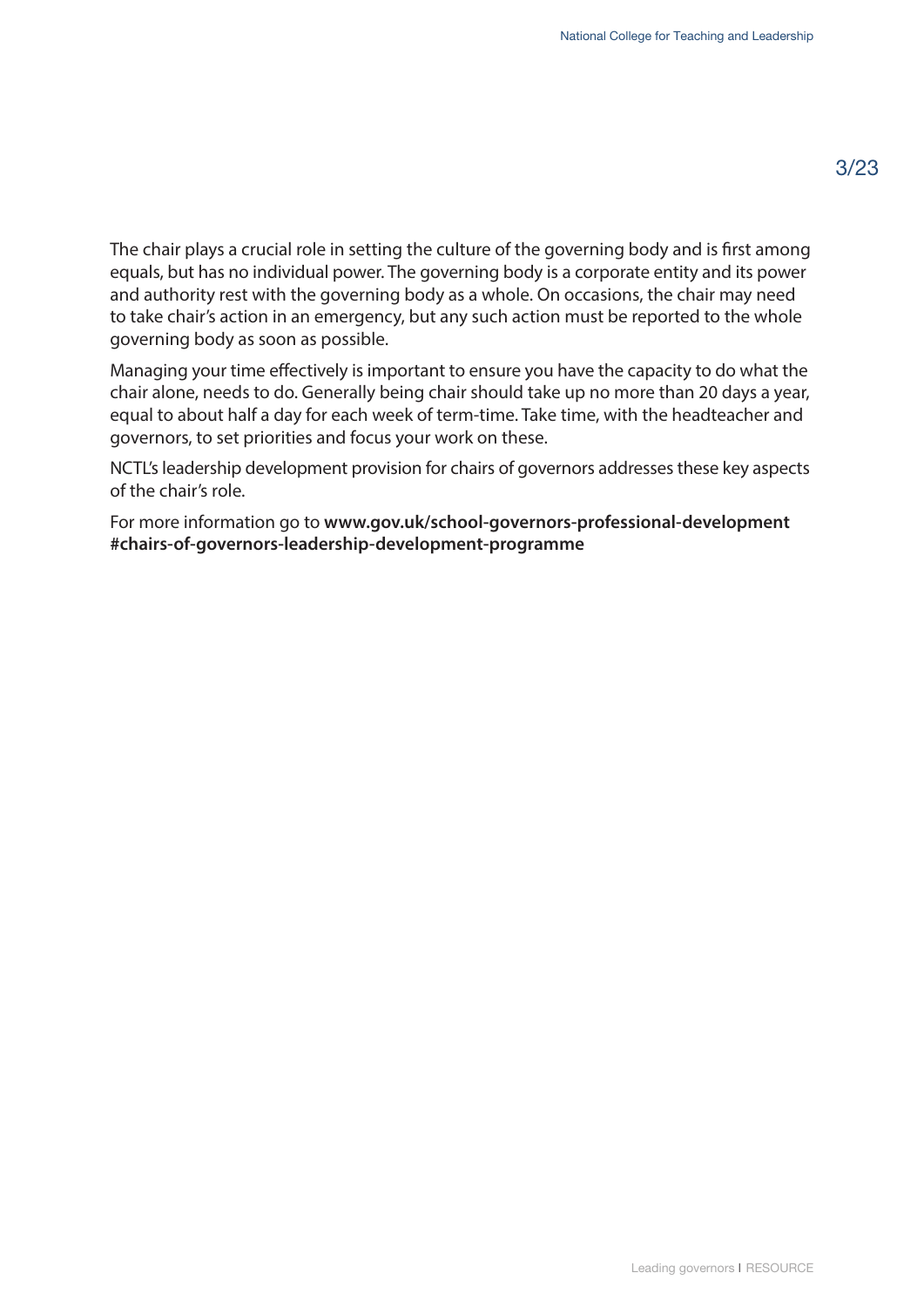# <span id="page-6-0"></span>Leading effective governance

*The effectiveness of a governing body depends on the quality of its governors and the ways in which they work together and with school leaders.* 

Governors' handbook, DfE, 2014

As chair, leading the governing body and working in partnership with the headteacher, you are responsible for driving school improvement. Key responsibilities of the governing body include ensuring the clarity, vision and strategic direction of the school, holding senior leaders to account, and ensuring that the school achieves the aims and ambitions it has for its pupils. The work that you do has the ability to transform a school and the lives of the children in it. A thorough understanding of the school is crucial. You need to know its context, its strengths and weaknesses, what it does well and where it needs to improve.

An essential element of your role is to ensure that governors understand the part they play in this and regularly assess whether they are doing their job effectively. In particular, it is important that governors understand that their role is strategic rather than operational. Governors set the school's strategic framework and ensure that it meets all of its statutory duties. They should not be drawn into direct involvement in operational matters and the detail of the day-to-day management of the school, which are the responsibility of the headteacher and senior leaders. School leaders should not be micromanaged and it is part of the chair's role to ensure that the governing body understands this difference between strategic and operational decision-making.

The Department for Education (DfE) has set out 10 key questions that it recommends governors ask to better understand and challenge their school's performance:

- 1. What are the school's values? Are they reflected in our long-term development plans?
- 2. How are we going to raise standards for all children, including the most and least able, those with special educational needs, boys and girls, and any who are currently underachieving?
- 3. Have we got the right staff and the right development and reward arrangements?
- 4. Do we have a sound financial strategy, get good value for money and have robust procurement and financial systems?
- 5. Do we keep our buildings and other assets in good condition and are they well used?
- 6. How well does the curriculum provide for and stretch all pupils?
- 7. How well do we keep parents informed and take account of their views?
- 8. Do we keep children safe and meet statutory health and safety and safeguarding requirements?
- 9. How is pupil behaviour and attendance? Do we tackle the root causes of poor behaviour?
- 10. Do we offer a wide range of extra-curricular activities which engage all pupils?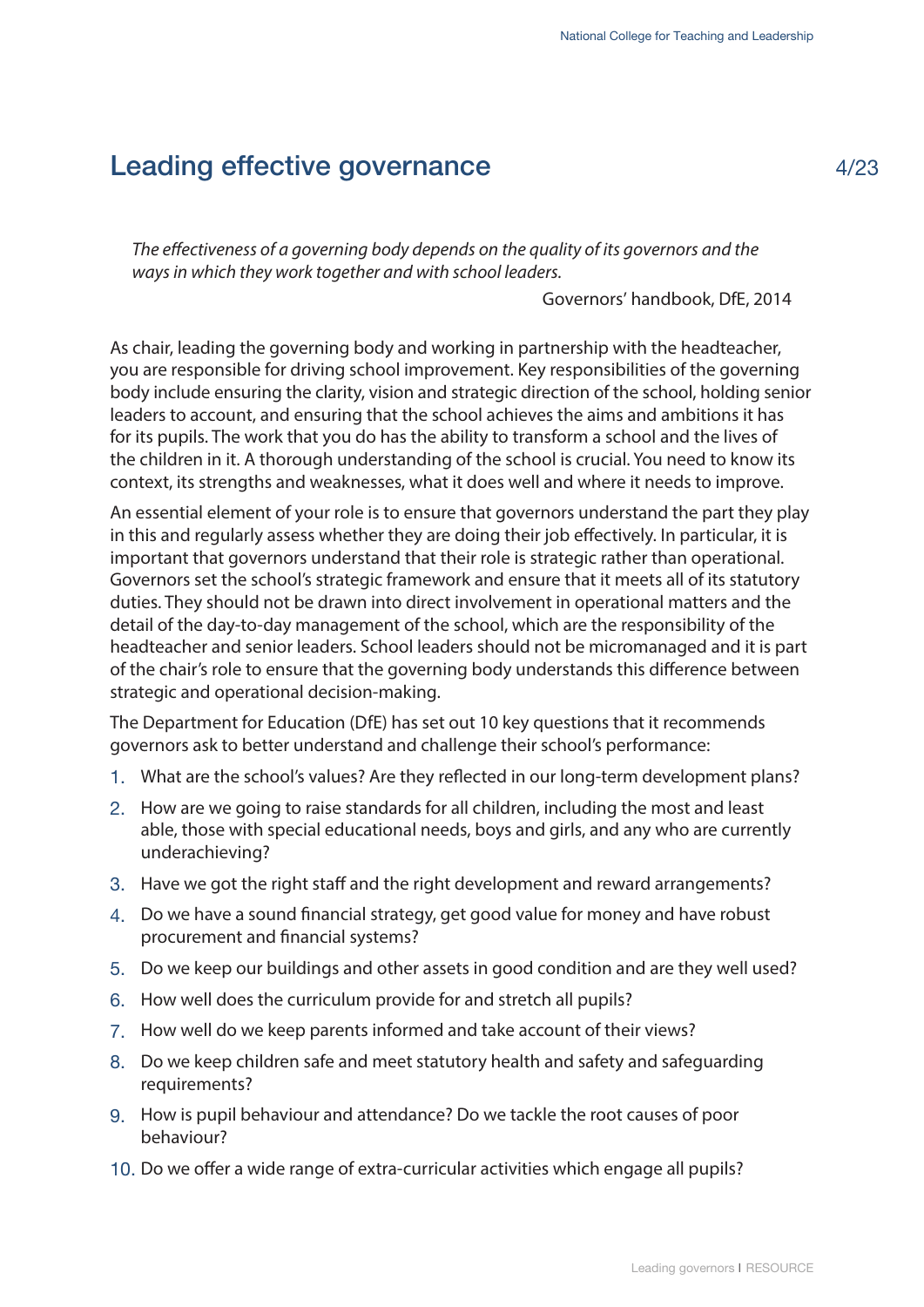Effective governance also requires:

- governors with a good mix of skills, knowledge and experience, and with a strong commitment to the school and its pupils, who are able to work together in a way that reflects the vision and ethos of the school
- governors with a clear understanding of their roles and responsibilities and in particular their accountability and the difference between the role in strategic rather than operational decision-making
- good communications and meetings that are well organised and where everyone can contribute and be heard
- a shared workload so that the governing body acts as a corporate body
- a good relationship between governors and the headteacher and school leadership team; the chair and headteacher should model this effective relationship

A chair of a governing body of a maintained school needs to be familiar with the *Governors' handbook* (DfE, updated 2014). Chairs of academy boards must be familiar with the corresponding law for academies, and the academy's own funding agreement and articles of association.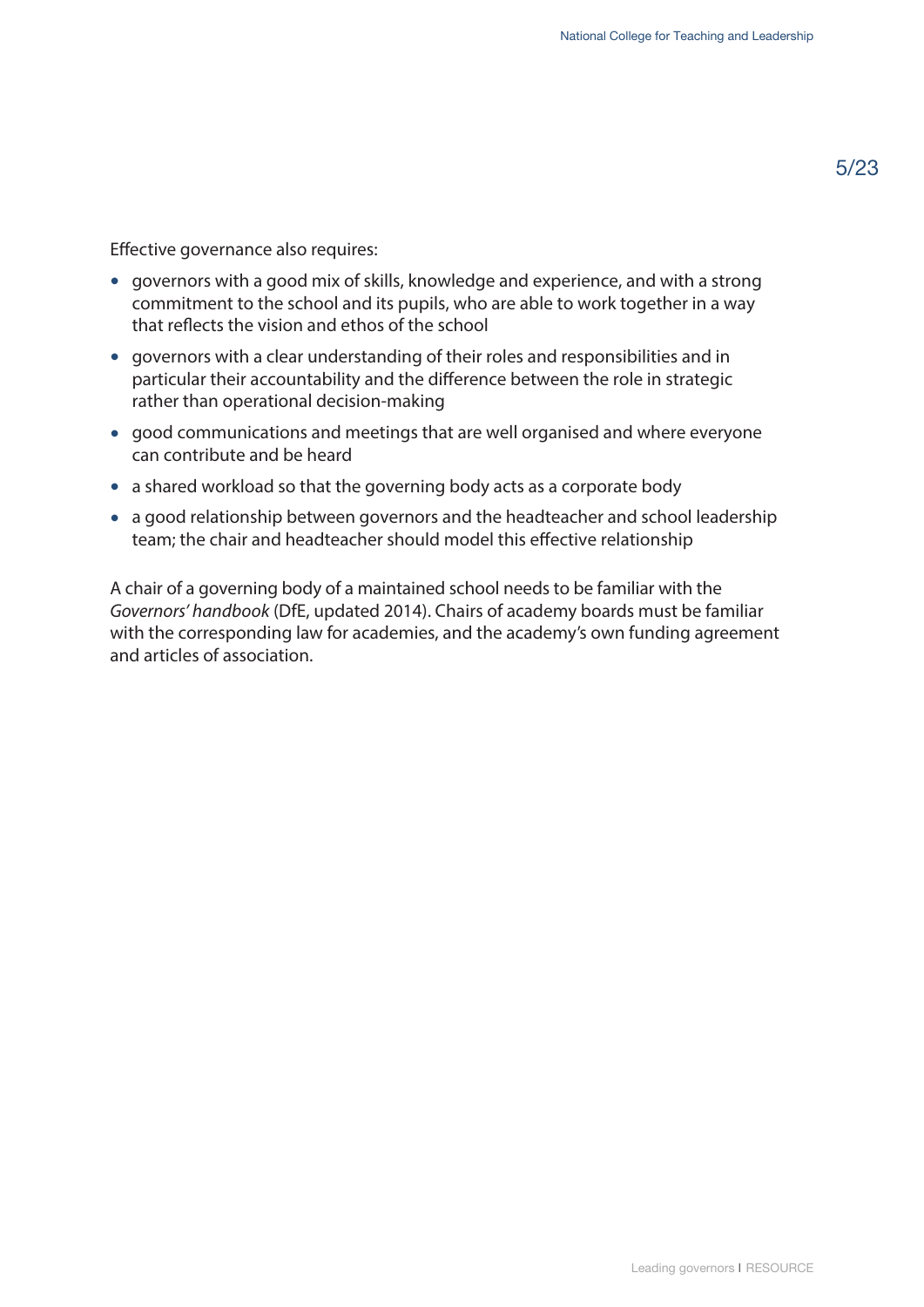# <span id="page-8-0"></span>Building the team

A key part of your role as chair is to build a cohesive team of governors, delegating tasks across the governing body so that all members contribute, share responsibility for the overall workload and feel that their individual skills, knowledge and experience are well used.

Good chairs of governors set out clearly what they expect of their governors and ensure that governors' skills are regularly audited. Having identified the skills, knowledge and experience of your governors, you should ensure that any gaps are filled through training and recruitment. It is important to ensure that the governing body continues to attract and retain good governors, including governors with specialist experience as necessary.

Succession planning is also important, identifying and developing future leaders and providing them with training and development opportunities. By delegating some responsibilities – for example, ensuring that your fellow governors take the chair of committees or act as mentors to new governors – you are also helping to grow new leadership talent.

In line with good practice in corporate governance in other sectors, you will also need to take into account the importance of promoting equality and diversity when recruiting, and consider the extent to which the governing body represents the community it serves. Support for building the team and securing diversity is available from a range of organisations.

Good teamworking means that there should be clear, open and honest communication between governors at all times. Governing bodies should also undertake periodic reviews of their own effectiveness, measured against the Ofsted criteria for effective governance.

Effective chairs of governing bodies foster a culture of self-evaluation and review. They are approachable, readily accessible to other governors and take the issues they raise and the ideas they have seriously.

Finally, a governing body needs a code of practice that outlines its role and responsibilities. The NGA has developed a Code of Practice for School Governors (NGA, 2013) that can be adapted to suit the circumstances of your school.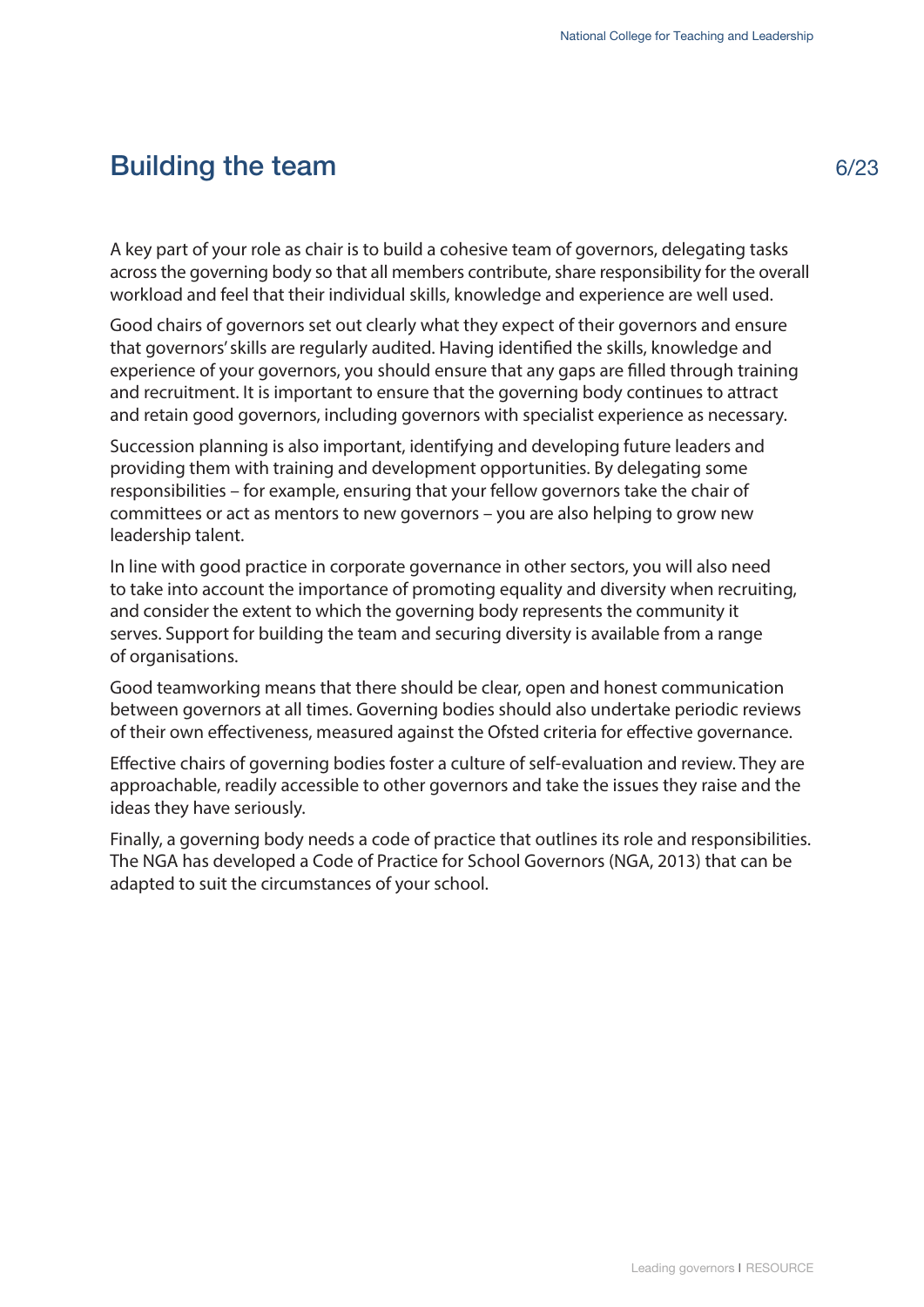# **Checklist**

- Have all new governors been properly inducted? See *Welcome to Governance* (NGA, 2014).
- How recently have you audited the skills of your governing body? See the *Model Skills Audit* available through NGA.
- Have you carried out a recent review of your effectiveness, evaluating your performance against the Ofsted criteria for effective governance or against the '20 questions for a governing body to ask itself' published by the All-party parliamentary group on education governance and leadership?
- Which of your governors has accountancy or financial management experience? Do you need to recruit someone?
- Have you considered using SGOSS (**<www.sgoss.org.uk>**) to recruit governors?
- Is there a training link governor and have all governors attended recent, appropriate training?
- Has the governing body allocated funds from the school budget for governor development? How are these funds being used?
- How often do all governors attend meetings? Has attendance been discussed?
- Are there exit interviews with governors who leave?
- What plans are there for developing other members of the team? How are you planning for your successor? See *Succession Breeds Success* (NCOGS, 2014).
- How familiar are governors with sources of support that are available?
- Have governors considered undertaking performance reviews of members of the governing body?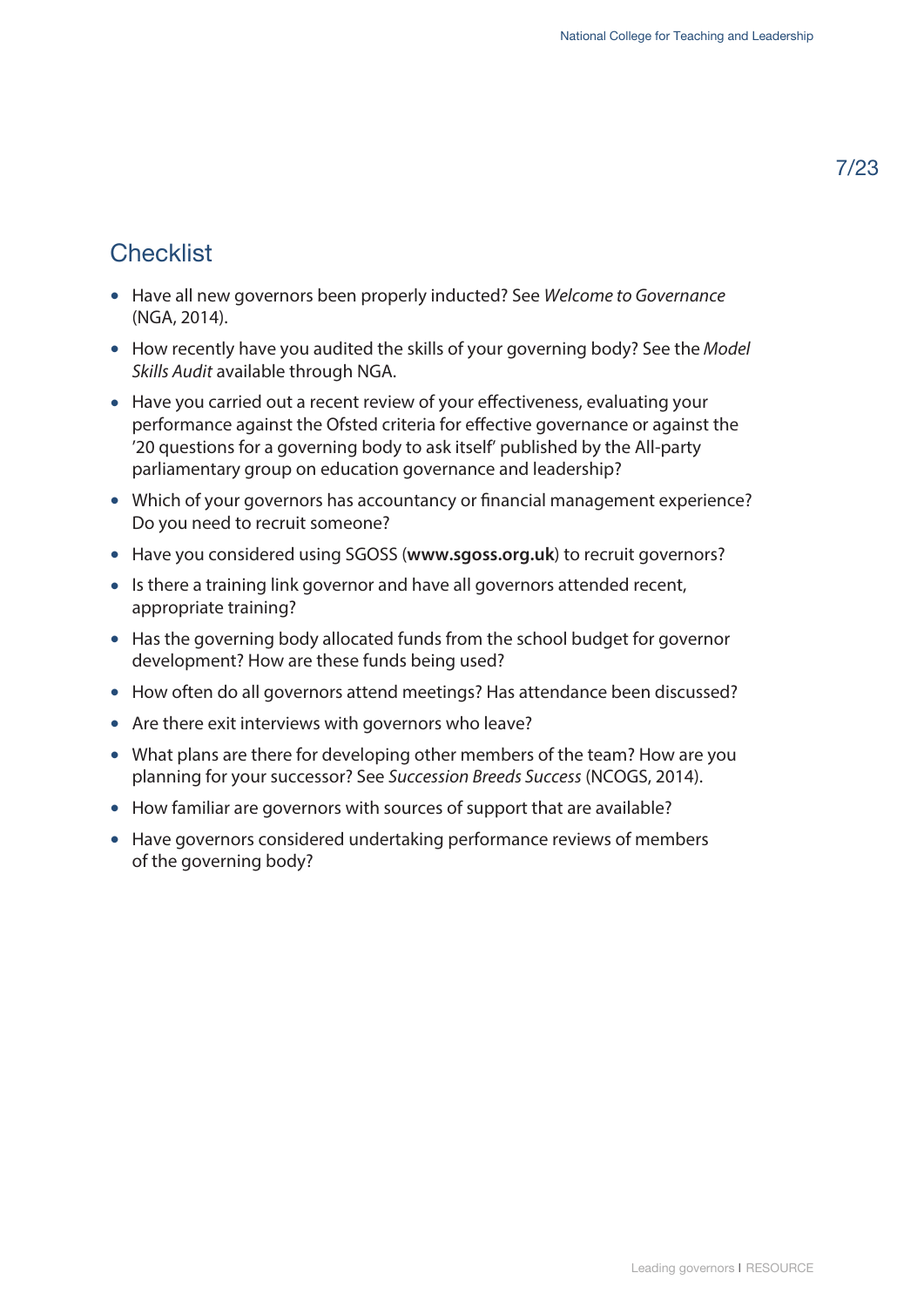# <span id="page-10-0"></span>Case study 1: Building the team

#### Cardinal Newman Catholic Primary School, Hersham, Surrey

Carole Ann Roycroft has been chair of governors at Cardinal Newman Catholic Primary School in Hersham, Surrey, for three years. Having previously been judged to be a good school, the Ofsted inspection at the end of July 2009, which judged the school to be only satisfactory, was a wakeup call for the governing body. Although deeply disappointed, the headteacher and governing body decided that the judgement was both a challenge and an opportunity to review practice, embrace change and raise standards.

For governors this involved, initially, a review of the governing body structure and organisation, including a complete overhaul of committees and terms of reference to improve their effectiveness.

Carole Ann says: "This was the first step in our journey and when I became chair in September 2010, I began a full review of our effectiveness, training and strategic role in the school. My first task was to meet with the head and discuss my thoughts and plans with her, gaining her support. I then met with all the governors individually, sharing my thoughts and plans with them and asking the questions:

- How did they see their role and what prevented them from fulfilling it?
- What training did they need?
- Did they feel able to commit to the work of the governing body, even if this required more time and energy?
- Did they understand the last Ofsted report and what it told us as governors? Were they prepared to help the head, senior leadership team (SLT) and school achieve at least a good grading, by giving effective challenge and setting a strong strategic direction?

"The governing body, generally, responded very favourably to the challenges, although a few governors did step down. A major development was the first strategic away day for governors and senior leaders, as we began to come together to work as a team. The result of that meeting was a clear vision and objectives for our school, including a long-term strategic plan which had the final aim of achieving an outstanding grade from Ofsted, but more importantly, an outstanding education for our children.

"While this was the start of our journey, the governors were already beginning to work in a more effective manner. We undertook a skills audit, to identify training needs and gaps in our expertise; we used small 'task and finish' working groups to manage areas of challenge, for example succession planning for governors and teachers; we undertook a complete overhaul of ICT; we reviewed the use of meetings, reduced agendas and time managed each item to keep meetings on time and more effective; we used part of a full governing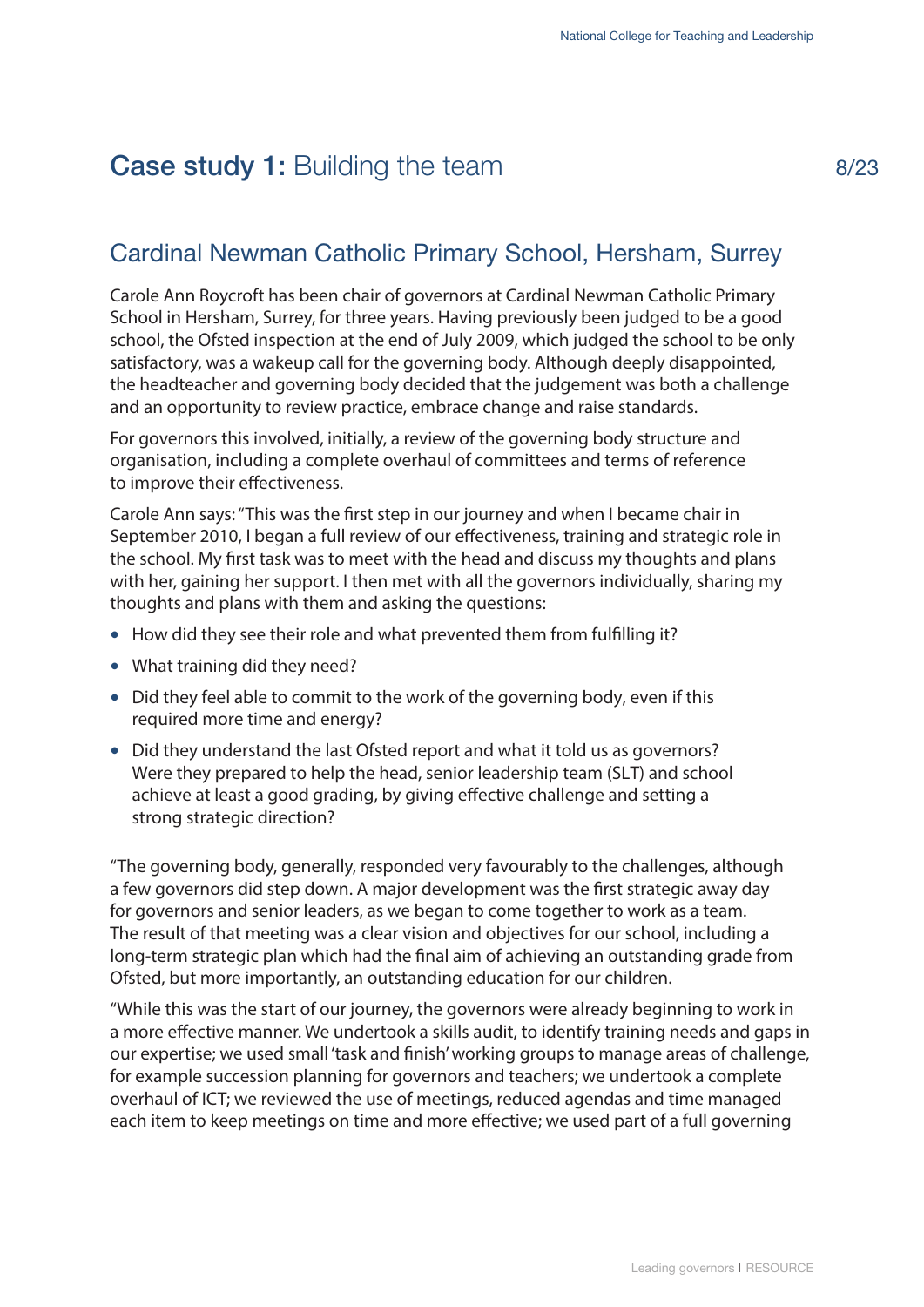body meeting for whole governing body training on important issues such as RAISEonline and finance; we reviewed our monitoring practices and set out a monitoring policy, which is reviewed regularly and reflects changing practices; we set out a formal induction policy for new governors, which is reviewed bi-annually; policies are reviewed offline and agreed at meetings; our clerk was supported in her training needs and given her first appraisal.

"Governors now have a learning platform to make all documents fully accessible. Communication with parents is a priority with termly letters from chair/vice chair and there is a more visible presence of governors around the school and at school events such as parent evenings.

"What has become particularly important is that all governors accept responsibility for their role on the governing body. They are active on their committees and, most importantly, work together. No one person has control, including the chair, ensuring that different governors take responsibility for the working groups and each governor feels valued for their work."

In December 2012, Cardinal Newman was judged by Ofsted to be good. Inspectors commented that governors know the school well and provide robust challenge and support. The headteacher and governing body are confident that the school is on its way to becoming outstanding.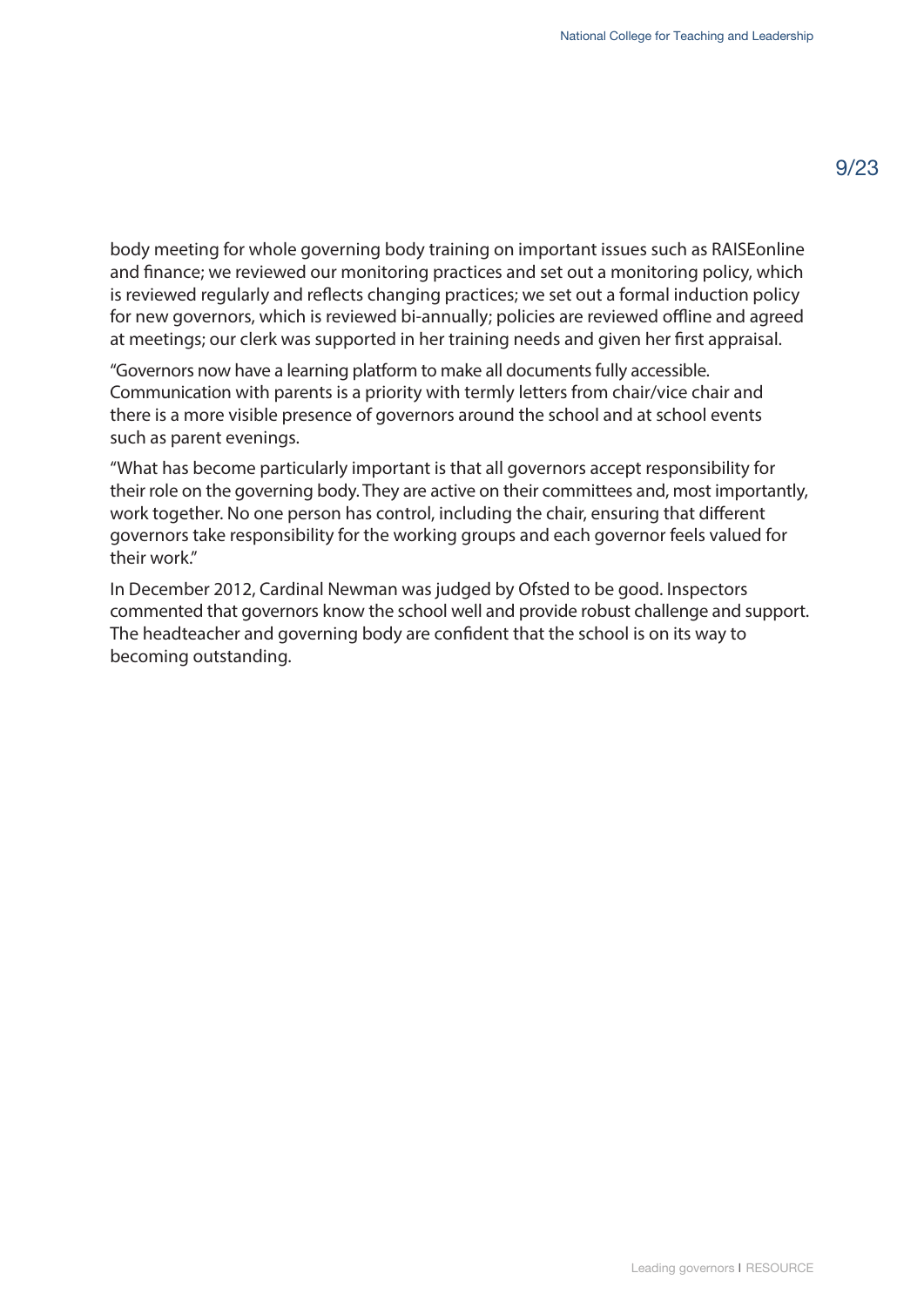# <span id="page-12-0"></span>Relationship with the headteacher

The relationship between the chair and the headteacher is one of the most important working relationships in the school and is crucial to effective governance. As school leaders you should work in close partnership, while recognising and respecting your differing roles and responsibilities.

A strong and visible working relationship between the headteacher and chair creates a culture which recognises that the school leadership team includes all school and governor leaders and encourages openness, support and challenge throughout the school.

An effective working relationship with the headteacher allows the chair to act as a critical friend, offering challenge, support, advice and encouragement as required.

As chair, it is your responsibility to ensure that there is rigorous and robust performance management of the headteacher, including setting relevant targets that contribute towards school improvement.

Meeting regularly is important, particularly when either the chair or the headteacher is new, but weekly face-to-face meetings are not obligatory and meetings can be supplemented by telephone conversations or email. It is up to you to devise a system that works for you both, given all your other commitments. You also need to ensure that all governors know and have some links with the headteacher, otherwise the relationship between headteacher and chair can appear exclusive. This can also aid in finding your successor as chair; it is important that the same pair of headteacher and chair do not continue to lead a school indefinitely.

Strategic decision-making is carried out by the governing body, drawing on proposals from the headteacher. Unless given a very specific role by the governing body, chairs do not have decision-making powers as individuals. It is useful to share with your governing body the publication, *What governing bodies can expect from their school leaders and what school leaders can expect from their governing bodies* (NGA, ASCL and NAHT).

The chair needs to ensure that the headteacher's performance management is carried out, including the annual appraisal and objective setting as well as a formal mid-year review. Given the chair will be the governor with the best knowledge of the headteacher's performance, it is good practice for you to be on the panel which carries out the more formal part of the performance management annual cycle.

Some key points to consider

- Explore your expectations of the relationship with the headteacher. Are they the same or are you each making (different) assumptions?
- Do the arrangements for keeping in touch suit both parties?
- How effectively do you support, challenge and hold your headteacher to account? Could any aspects of your relationship be improved?
- In which areas of work would you and the headteacher benefit from joint training?
- How effective is performance management of the headteacher?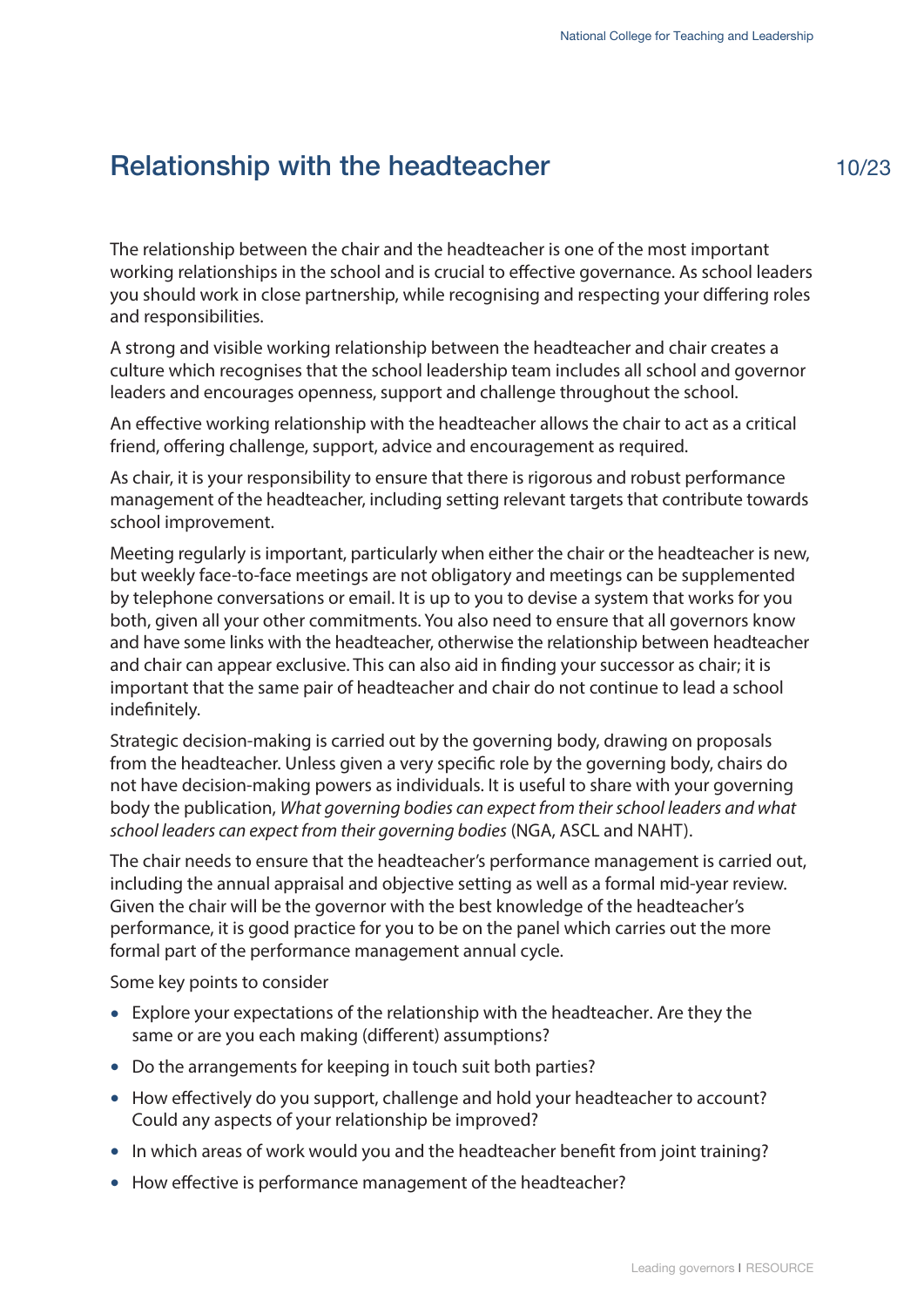# <span id="page-13-0"></span>**Case study 2: Relationship with the headteacher**

# St Andrew's Special School, Derby

Richard Betts has been chair of governors at St Andrew's Special School in Derby since 2004. St Andrew's is a mixed day and residential school for young people aged 11–19 years with severe learning difficulties. In 2012, it became a national support school (NSS) and the headteacher a national leader of education (NLE). In 2013, it became a national teaching school and chose to operate this as part of an alliance of five outstanding local schools, known as the Derby Teaching School Alliance. Its latest Ofsted inspection judged it to be outstanding for both education and residential provision. The executive headteacher is Phil Harrison.

Richard says: "I have a very strong relationship with Phil, who I appointed in 2007 on the retirement of the previous head. We share the same vision and ambitions for the school, always looking for new opportunities to extend and improve what we do and work with others. Our most recent development is a move into post-19 education, in collaboration with Derby College and Derby City Council.

"Our relationship is open, honest, frank and supportive. There is a high level of trust between us, which is important when we are exploring new ideas and developing new provision. I believe my role is to offer counsel, guidance and support, allowing Phil to be innovative and, at times, take risks.

"When he was first appointed I spent more time with Phil, but our relationship has evolved over the years and, although we still meet regularly, we are also in frequent contact by phone, texts and emails. It is very much a relationship of equals, based on mutual respect. Working together, we have always been very clear about our respective roles and also the boundaries: for example I am careful never to be operational or interfere in the day–to-day running of the school.

"We balance each other well and have complementary skills. With my private sector background – I have worked for Rolls-Royce since 1990 in a range of roles around HR and communications – I bring something else to the party, different skills and a different perspective. Phil is very good at reaching out to people to get multi-agency partners on board and he has very good relationships with all our stakeholders. My contribution is to be more evaluative and analytical, challenging and supporting in equal measure.

"A key feature of our relationship is a rigorous appraisal process. [As governors] we set robust and challenging objectives for Phil, which we review regularly. Phil and I see this very much as our opportunity for reflection and review, but also for governors, the process is a means of holding the headteacher to account.

"The strong working relationship between Phil and me sets the ethos for the way in which staff and governors work throughout the school. We talk through everything, always aiming to reach a consensus. And the governing body works in the same way. I very much believe that our strong partnership has enabled our school to be the outstanding and dynamic school it is today."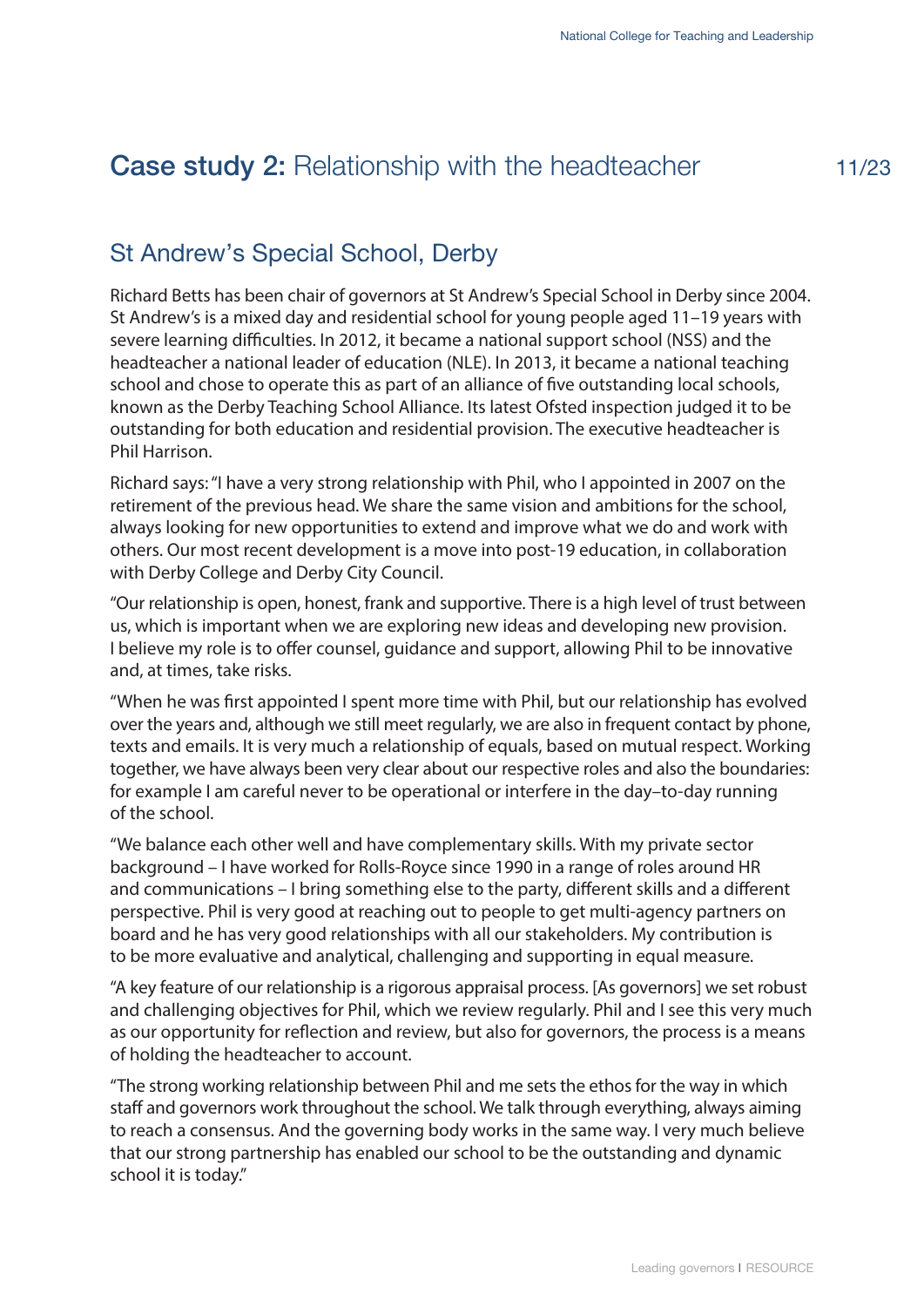# <span id="page-14-0"></span>Improving your school

12/23

As chair, you need to have a thorough understanding and knowledge of your school: its context, the characteristics of the area it serves and the children and families who make up the school's intake.

The governing body sets the vision and strategic direction for the school and needs to know what the school does well, where its strengths lie and where there is room for improvement. Important questions are:

- How ambitious are we for our schools and our pupils?
- How well do we hold the school to account for pupils' achievement?
- What are the school's strengths and weaknesses and how are we addressing them?
- What is the quality of the teaching and how do we secure outstanding learning and teaching for every pupil?
- How good is our curriculum and does it offer rich opportunities for high quality learning?
- How aware are we of the impact of teaching on learning and progress, in different subjects and different groups of pupils?
- Is behaviour and attendance good and how safe are our children?
- How well do we engage with parents?
- How effective and efficient are we in deploying the school's resources?
- What sort of academy or school do we need to become?

Effective monitoring and evaluation of the school's performance is an essential part of school improvement. As chair, you and your governor colleagues will want to ensure that the school has a positive culture and effective processes relating to self-evaluation.

You should ensure that good quality and relevant information is available to governors. You all need a good understanding of the data and other sources of evidence that are available to you. These include:

- Ofsted School Data Dashboard
- DfE school and college performance tables
- RAISEonline
- Fischer Family Trust and its dashboard for governors
- school exam results (SATs, GCSEs and A-levels)
- headteacher reports to the governing body, which should include information about pupil learning and progress, admission, attendance and exclusions, the quality of teaching and staff recruitment, retention and morale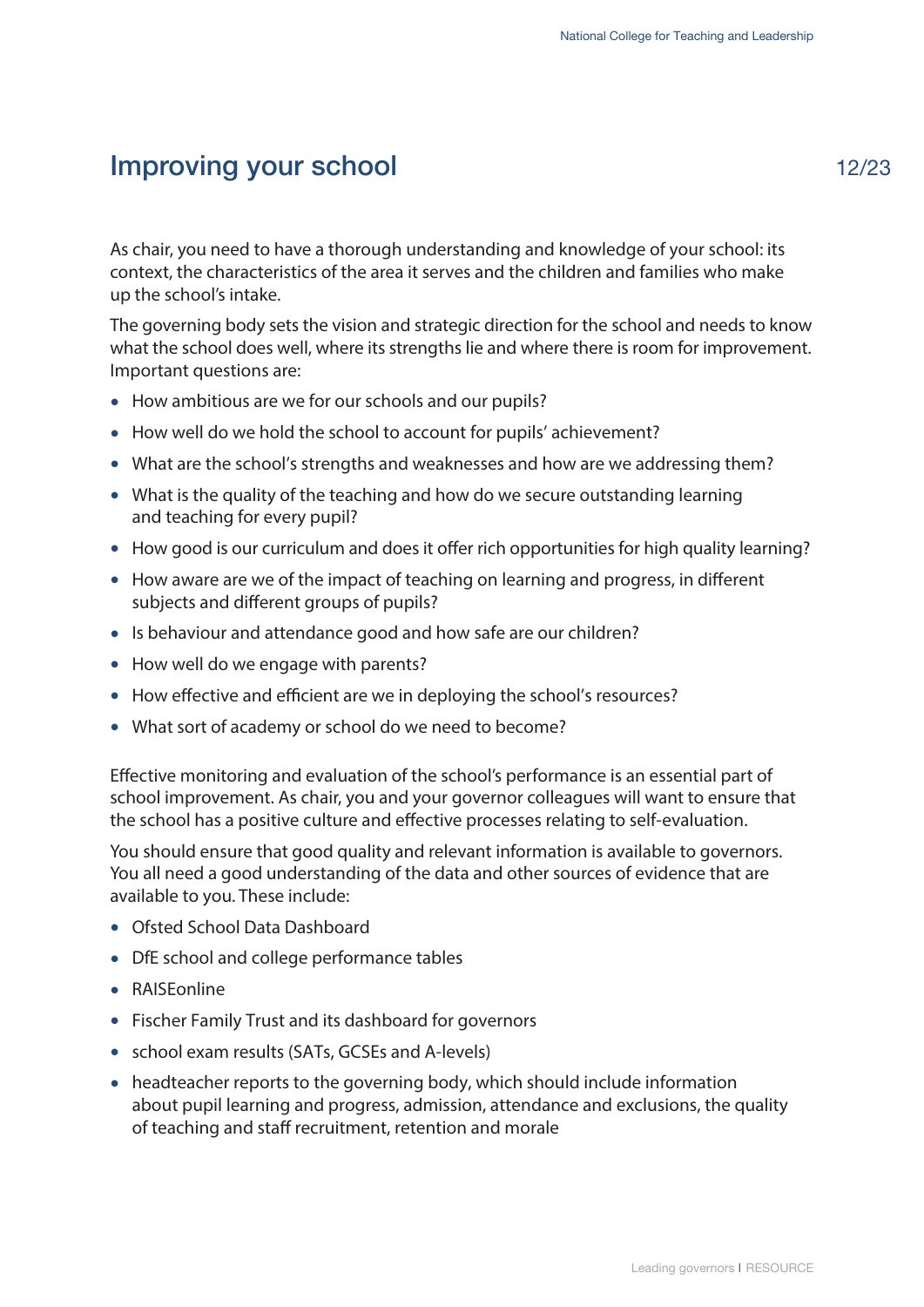- school self-evaluation form (SEF), which is no longer compulsory but still used in schools for compiling performance information
- results of lesson observations, work scrutiny, and pupil voice, including interviews; the chair has an important role here in supporting the headteacher to establish a culture and process of monitoring and self-evaluation
- progress against the key performance indicators that the governing body set in the school strategy,
- parent, student and staff surveys
- school visits by governors

#### **Checklist**

- Is the headteacher's report to your governing body structured around the priorities of the school strategic plan, and does it provide the information governors need to effectively hold the school to account?
- Is your governing body involved in monitoring progress against the key objectives in the school strategic plan?
- Does your governing body have the skills to understand and question the data being presented?
- Does your governing body have access to independent advice on what the data means or to confirm the quality of teaching?
- Did the governors speak to the Ofsted inspectors and receive a report from them?
- Does your governing body receive RAISEonline reports, and do governors have access to the RAISEonline full report?
- Does your governing body have progress data reported to it as well as attainment?
- Does your governing body know which groups of children in the school are not doing as well as they should, and why that might be?
- How does your governing body seek views from parents?
- How does your governing body seek views from pupils?
- How does your governing body seek views from staff?
- Do you have a protocol for school visits and does it make clear that the purpose of the visit is linked to the priorities set by your governing body?

More information on using data effectively is available from **[www.nga.org.uk.](www.nga.org.uk)**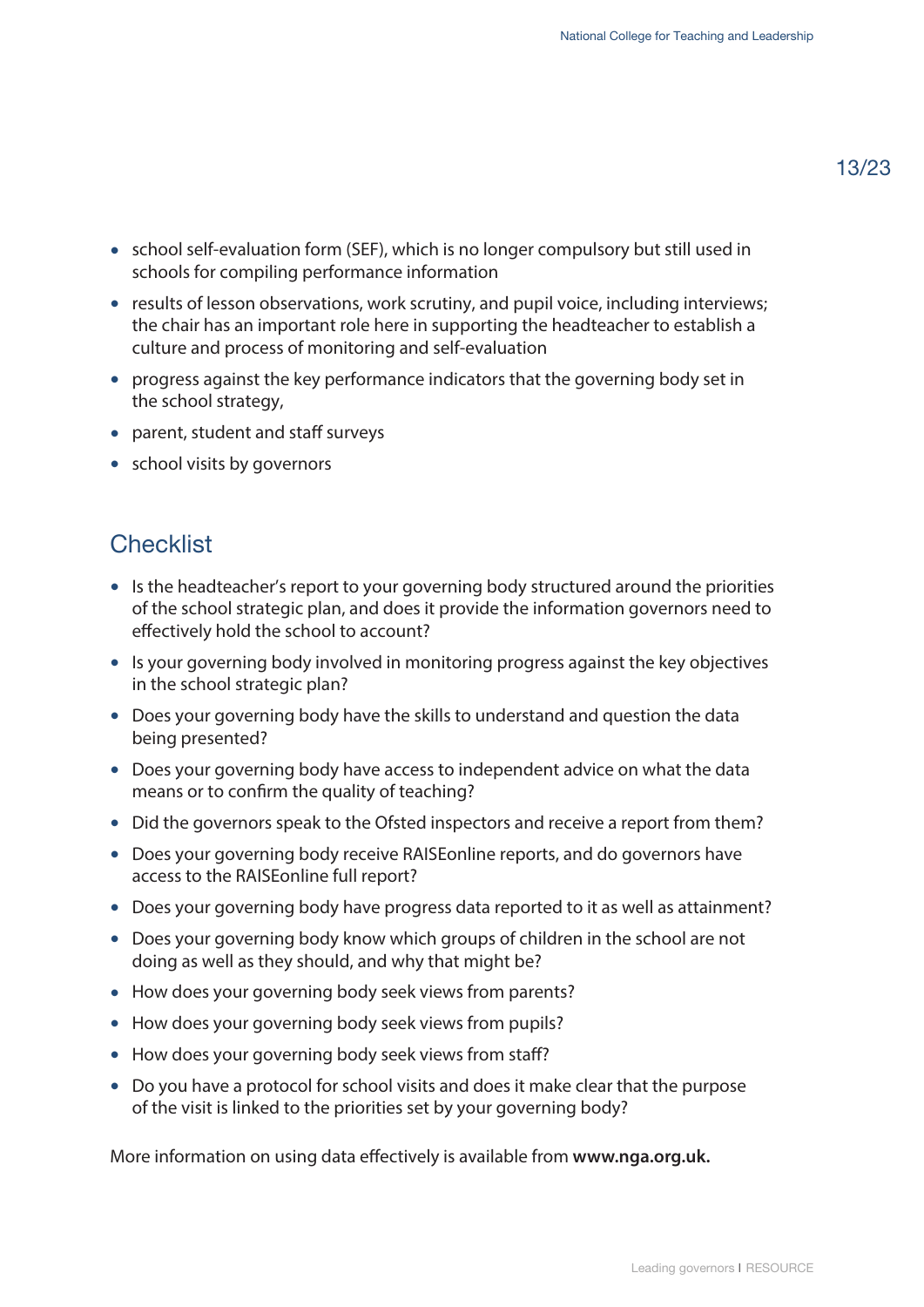# <span id="page-16-0"></span>**Case study 3: Improving your school**

#### The Streetly Academy, Sutton Coldfield. West Midlands

Roland Roberts has been chair of governors at the Streetly Academy for three years. He first joined Streetly six years ago as a member of the first governing body, following the Interim Executive Board (IEB), which had been put in place by the local authority to support the struggling school. This large secondary school has now been judged to be outstanding by Ofsted in its latest inspection at the end of 2012. It described the school as being exceptionally well led and managed and the governing body as being highly effective.

Roland says: "This has been a considerable journey for us. We were rated satisfactory by Ofsted in 2009, shortly after the new governing body replaced the IEB. Taking the school to outstanding, just three years later, is a huge achievement for everyone.

"A key task for the governing body, following the satisfactory judgement, was the recruitment of a new headteacher. This exercise meant that we had to look forward and decide what we wanted the school to be. We reviewed our values and vision for the school and set clear aims and objectives. At the same time, we also took the opportunity to reach out, proactively, to all our key stakeholders – staff, students, parents and the wider community – and meet with them to understand what they also wanted to see in the school; the first time this had ever been done.

"Once the new head was in place, he set about putting the vision and values into practice. Uniform and behaviour were successfully tackled, followed by the transforming of teaching and learning. Leadership and governance became highly focused on school improvement through raising standards. Rapid improvements in the quality of data meant that governors were better able to monitor pupil progress and the quality of teaching. The school developed an electronic monitoring system, which provides us with good information about the progress of students and helps identify strengths and weaknesses across the school. This program is now being shared with other schools in the area. Governors use the data extensively and, as a result, are able to challenge and hold senior leaders to account about performance. Ofsted noted that we routinely ask difficult questions!

"Governors take their work very seriously. We have 18 members and each governor has a clearly defined role and responsibilities. We have governors responsible for communicating with each of the stakeholder groups and we have link governors for the core subjects who have developed a set of protocols for their involvement in monitoring teaching and learning in specific areas.

"We set our agendas for the full governing body and the three committees, a year in advance. As a way of supporting continued improvements, each committee will have as its focus a key priority for the school in the coming year, for example special needs provision or sixth form development, and will review and monitor progress in these areas against agreed objectives.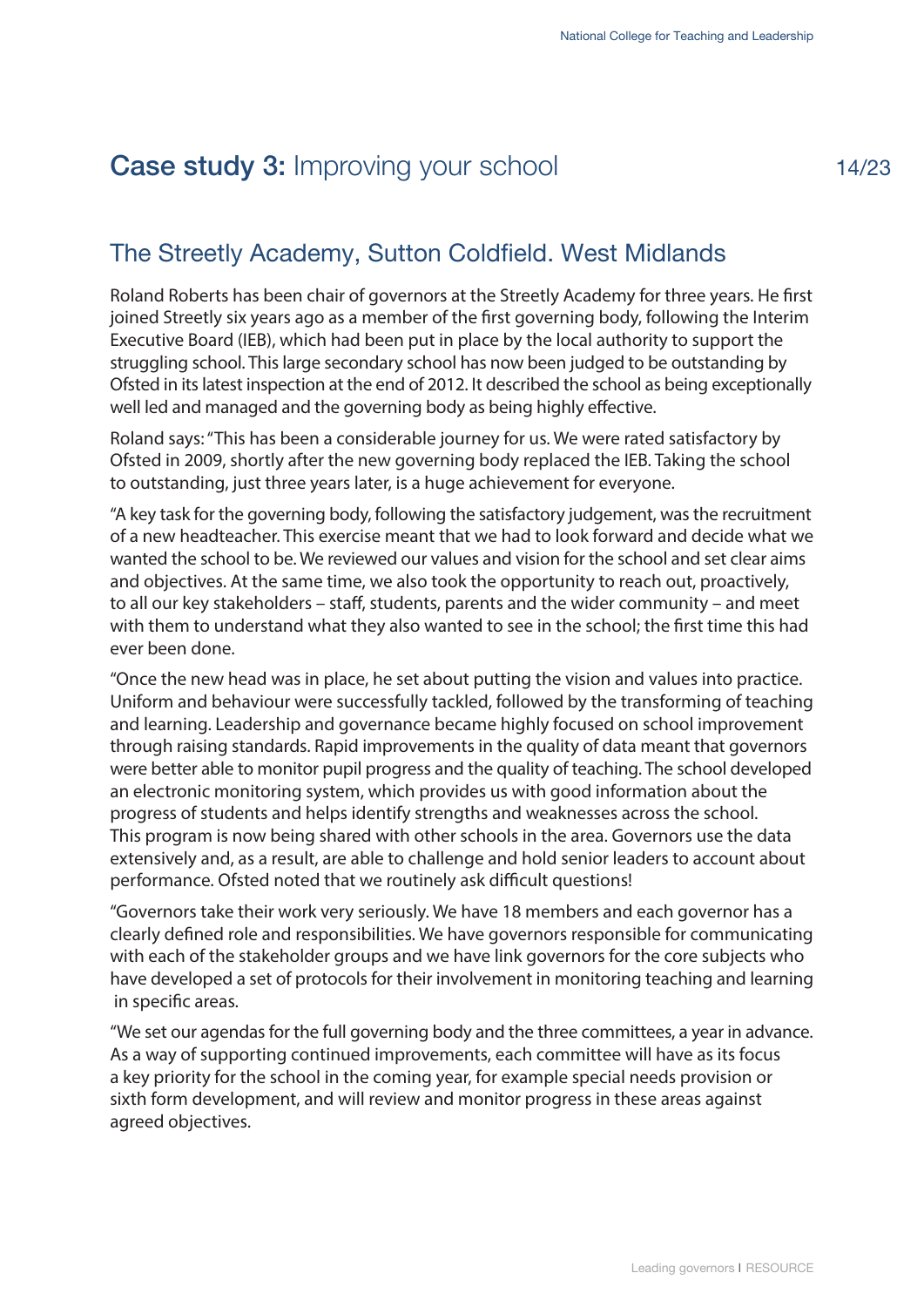"As chair of governors, a key development for me was the appointment of a full-time professional clerk. This has had a great impact on the work of governors, transformed governance and made my role so much easier.

"As a school and a governing body, we now work to support other governing bodies and chairs of governors locally and spread good practice more effectively. The school has just been appointed a teaching school, the head, a national leader of education, and I have become a national leader of governance."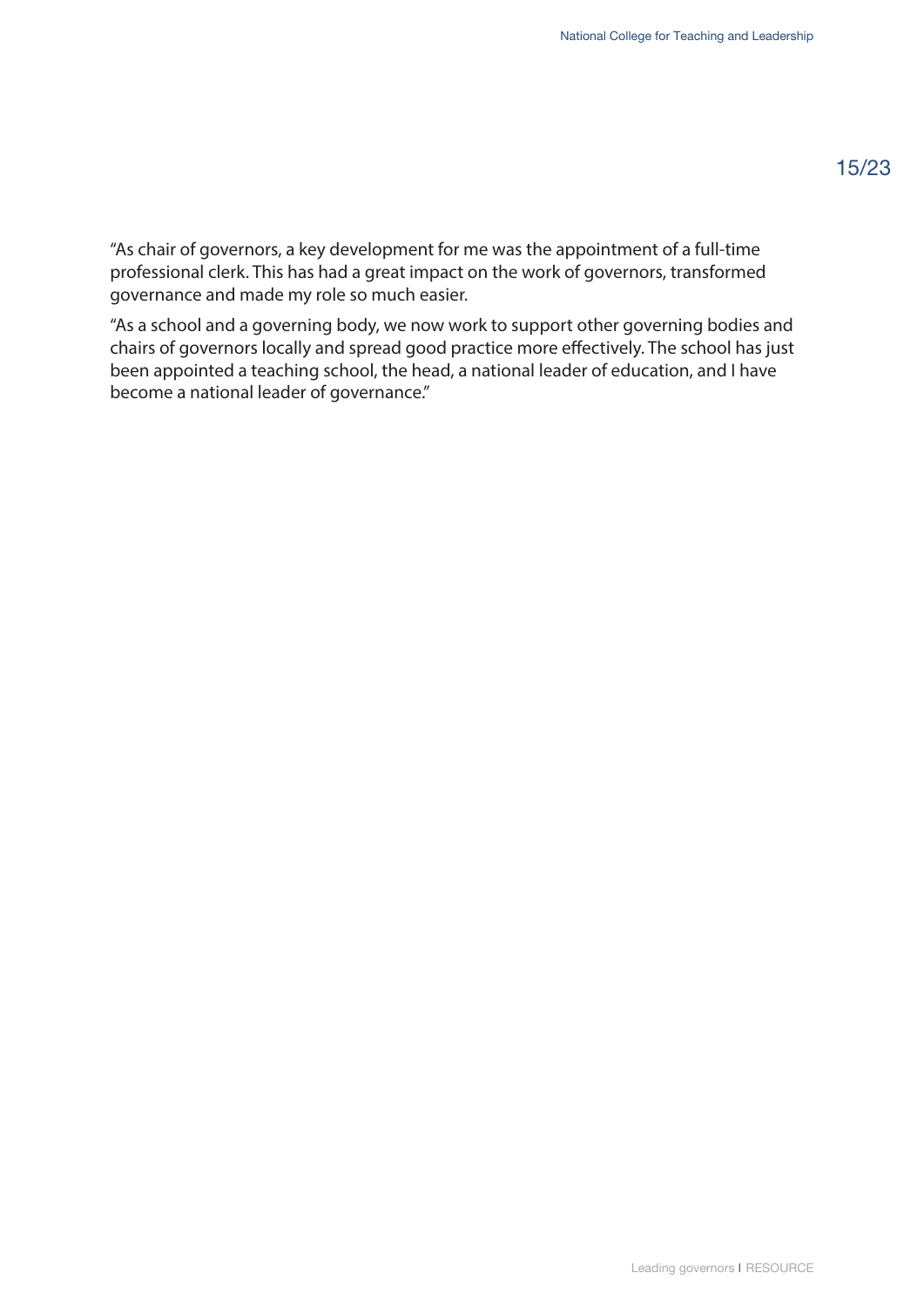#### <span id="page-18-0"></span>Leading the business

Working closely with the clerk to the governors, it is the chair's responsibility to ensure that the governing body fulfils its statutory obligations and responsibilities. Governors are accountable for the responsible and effective use of the school's resources. Three principles underpin the DfE approach to the reform of maintained school and academy governance. It has high expectations of governing bodies and their role in school improvement and accountability; it aims to give them greater freedom in how they constitute and operate to meet these expectations. There is a clear and robust system of accountability to drive up the quality of governing bodies. The DfE feels that transparency is fundamental to empowered leadership and accountable decision making; transparency is also needed on what is expected of governors and on the performance of their schools

In September 2013, the Department for Education introduced new advice for maintained schools, in relation to, The School Governance (Roles, Procedures and Allowances) Regulations 2013. It covers governing body procedures, terms of reference and governors'. The new regulations require the appointment of a clerk and define the role of the clerk in advising the governing body on the nature of their duties and functions. The regulations also give governing bodies the power to make arrangements for their members to be present at meetings 'virtually', for example by telephone or video conference, and therefore to participate in discussion and decision-making remotely.

The timing of governing body and committee meetings should reflect statutory requirements, such as approving the school's budget. An effective governing body will review its committee structure annually, to make sure it matches the school's needs.

Governing body meetings should have a formal agenda. Minutes of the previous meeting and additional papers must be sent out at least seven days before a meeting, so that governors have a chance to prepare. As chair, you must prepare in advance for the meeting, ensuring the agenda is focused on the school's key priorities, and that the data and information provided enables the governing body to carry out its core functions of holding the headteacher and senior leaders to account.

Chairing a meeting is a key skill and people will operate in different ways with varying degrees of formality. The essential elements are to ensure that all members have the opportunity to contribute and are listened to, discussions are open and honest, and decisions are fair and transparent.

Governing bodies should adopt a code of practice setting out the roles and expectations so that governors understand their responsibilities and the way in which the governing body conducts its business. The National Governors' Association has a model version you can adapt (NGA, 2013).

With the emergence of different models of school – federations, academies and chains, for example – governance responsibilities are changing and new ones are emerging. Statutory guidance on the different models of governance is available from the Department for Education. The National College for Teaching and Leadership has also produced two new resources on the governance of multi-academy trusts (MATs) and federations.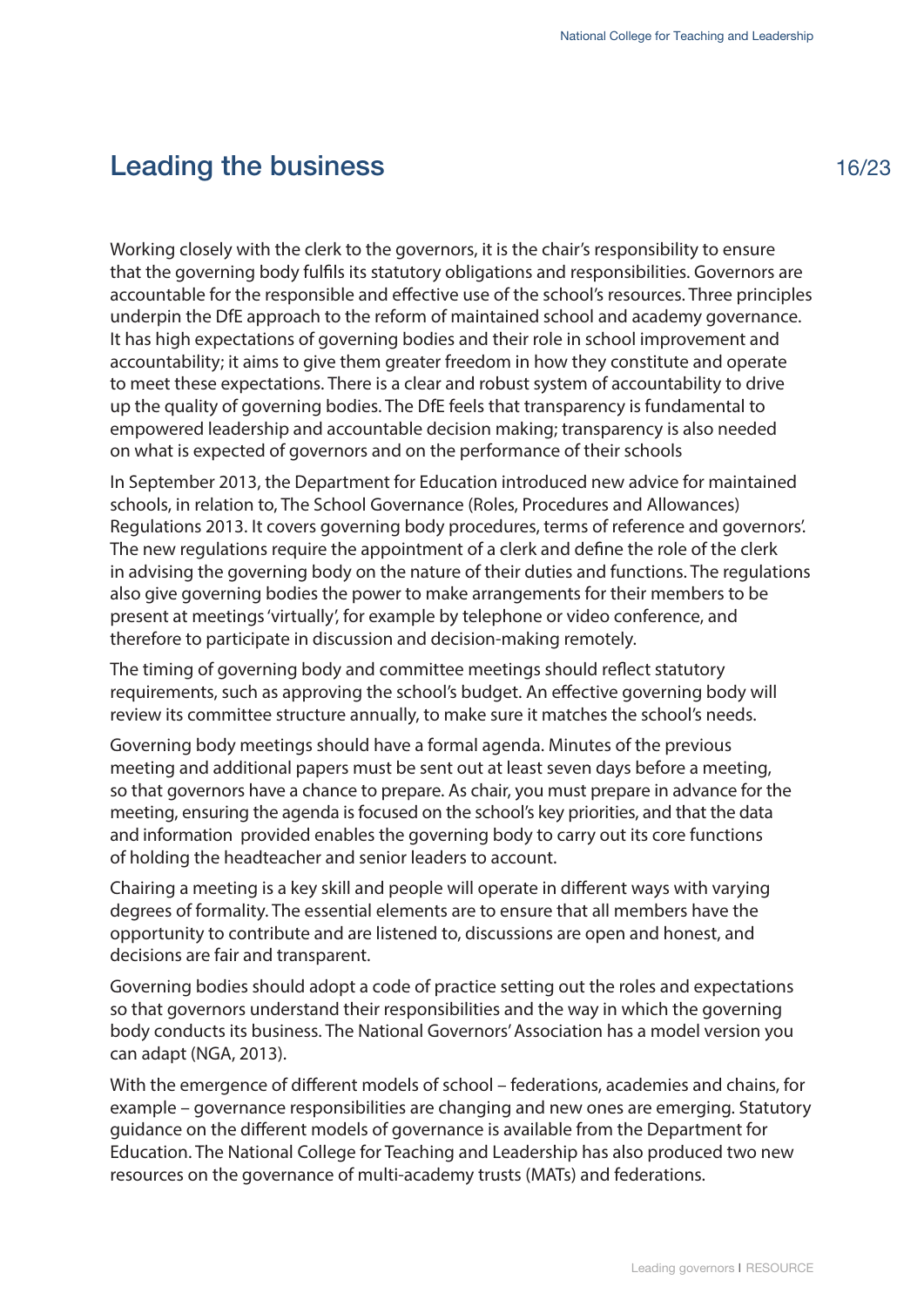# **Checklist**

- Is your governing body's business focused on the priorities in the school strategic plan?
- Do governors receive the information and data they need to ask the right questions, and hold the headteacher and senior leaders to account, for improving school performance and raising standards?
- Is your school's self-evaluation process robust and is the governing body appropriately engaged at a strategic level in the whole process?
- Does your clerk have a job description and do you manage the clerk's performance?
- Is your clerk accredited? If not, consider this route (for further details, see **<www.nga.org.uk>**).
- Do you receive all papers seven days in advance of meetings?
- Are meetings effectively run, focusing on key priorities, and allowing everyone to participate and do their job well?
- Do you spend too much meeting time reviewing policies and checking compliance rather than monitoring the impact on the children?
- Does the vice-chair share some of the chair's business?
- Is your governing body having an impact on school standards?
- Have you carried out an impact assessment? See for example the Governor Mark framework (GLM Partnership, 2013) or the *Governor Self-Evaluation Tracker* at **[www.nga.org.uk.](www.nga.org.uk)**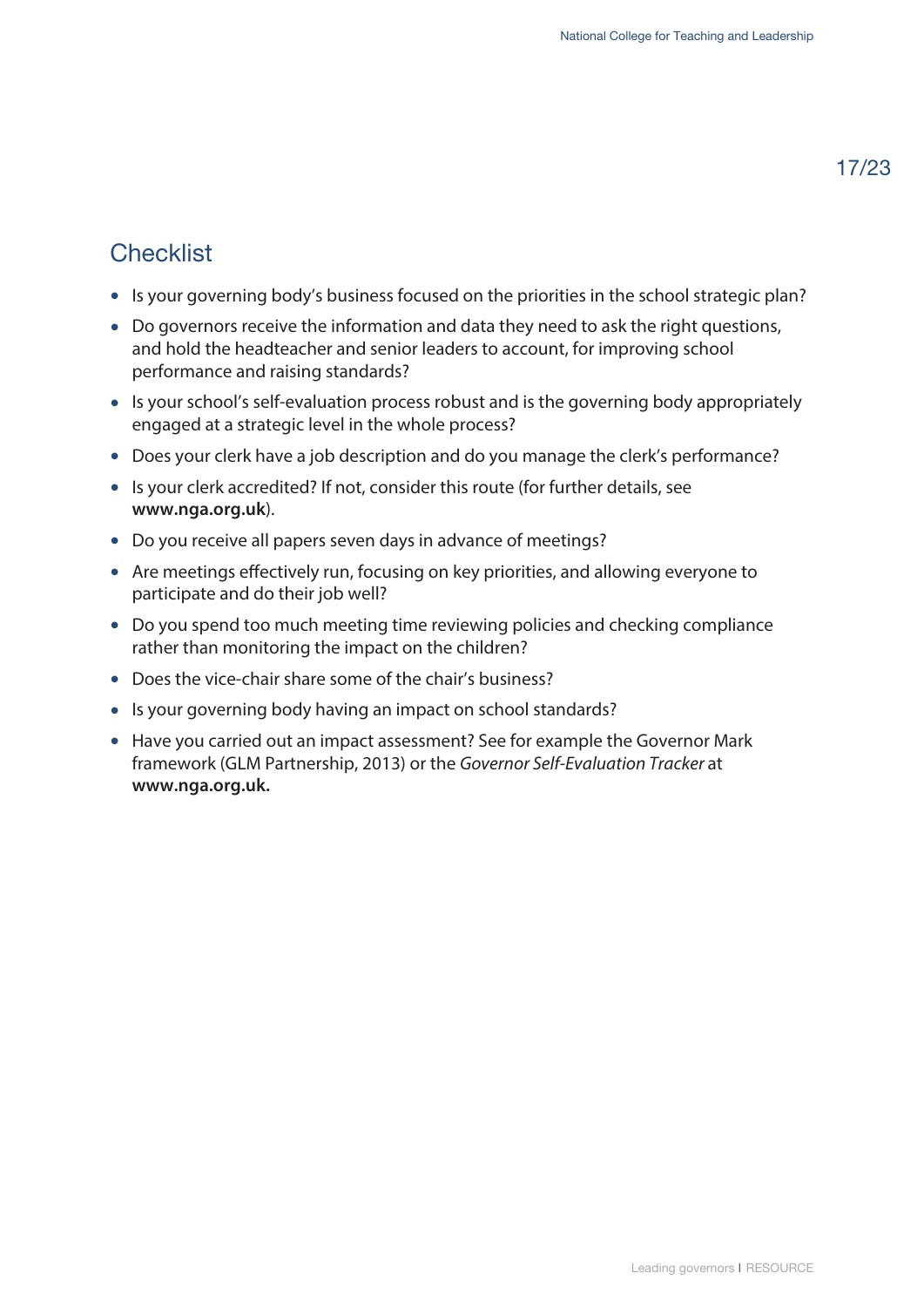# <span id="page-20-0"></span>**Case study 4:** Leading the business

# West Jesmond Primary School, Newcastle upon Tyne

Jane Edminson has been chair of governors at West Jesmond Primary School for three years. In February 2014, the governing body was awarded Governor Mark for outstanding governance, as a result of their systematic approach to planning and school improvement. In giving the award, the Governor Mark panel commented on the high quality of governance and the clear way in which governing body and committee agendas are focused on the annual cycle within the school's strategic plan. At the school's last inspection in 2010, Ofsted inspectors also commented that governors fulfil their responsibilities outstandingly well and make a very strong contribution to the development of the school.

Jane says: "A key feature of the way we work is a systems approach to the identification of key priorities and agenda planning. This system was co-created with Heaton Manor, a large local secondary school, where I am also a governor.

"At the end of the school year, the governors and senior leadership meet to review the past year, including our achievements as governors and the impact of our work. We then set priorities for the year ahead. The priorities are aligned to the school development plan and, once agreed, they dictate the work of the committees and governing body for the coming year.

"As chair of governors, I then work to create a grid which maps the business of the five committees and the full governing body against the agreed priorities, and details their agendas for the year ahead. From the outset of each school year, we therefore have annual agenda plans for all committees, covering all aspects of the school development plan and allowing for discussion and update points, linked monitoring plans and linked briefing sessions at full governing body.

"Each term, the school business manager and the committee clerks can then prepare the committee agendas following the timetable set out in the grid, so everyone knows what to expect. In addition to the statutory business, the agendas' main focus will be on the identified priorities, with monitoring of progress against milestones and expected outcomes taking place. Updates from the headteacher and senior leaders are built into the school reporting cycle, so that there is no duplication of effort."

These updates include subject leader reports, pupil progress data and attendance. The chair sees that including them means that staff do not have to prepare these separately and the governing body are kept informed of all business matters.

"I argue that this helps me do my job as chair more easily and more efficiently – the hard work is done up front at the end of the summer term and from a governance point of view nothing is missed."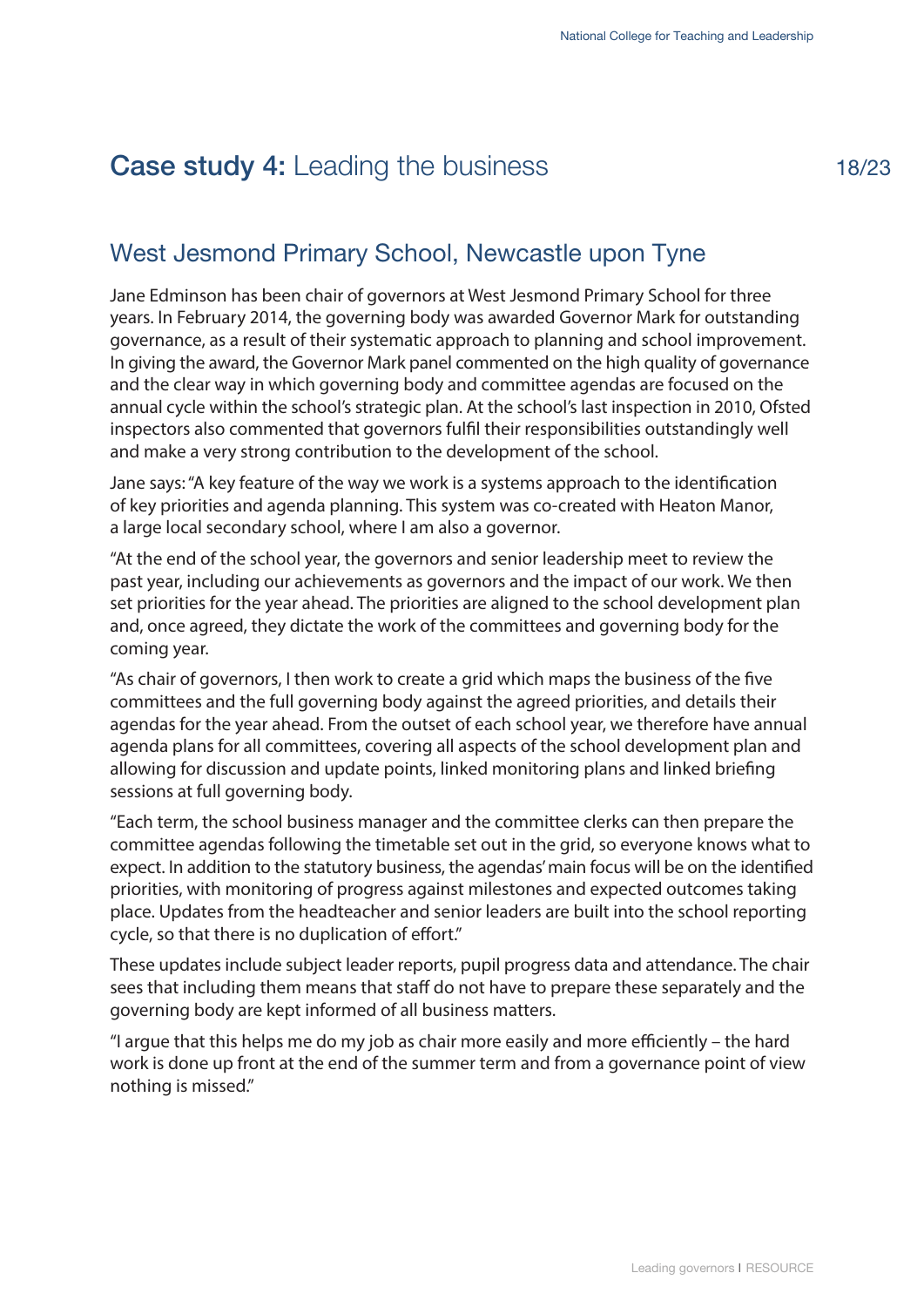# <span id="page-21-0"></span>How the National College for Teaching and Leadership (NCTL) can help you

NCTL, with its partners, has developed training and support that is available for all chairs of governors and organisations to use. It is delivered locally through licensed providers.

#### Leadership development provision

The Chairs of Governors' Leadership Development Programme was launched in 2012 and draws on what really effective chairs of governors do, including:

- ensuring the governing body makes a difference and improves the school
- putting the accountability role of the governing body into practice
- leading the team of governors and managing the business of the governing body

This successful leadership development provision also includes mentoring support, and a self-assessment tool, to identify your areas for development as a current or future chair of governors.

The Clerks Development Programme was launched in 2014 and draws on what really effective chairs of governors do in order to raise the bar and so support effective governance. It has been designed for new and experienced clerks in all settings and includes; mentoring support, and a self-assessment tool, to identify areas for development, group sessions and self-directed learning.

Training workshops and materials for all governors are available on Performance Related pay (PRP), RAISE online and financial efficiencies.

[Scholarships are available for participants. Please see the following website for more de](www.gov.uk/school-governors-professional-development)tails **www.gov.uk/school-governors-professional-development**

#### School-led support

Building on the success of the College's programmes for national leaders of education (NLEs), local leaders of education (LLEs) and national support schools (NSSs), we have worked with governor associations, local authorities and dioceses to develop outstanding chairs of governors to play a system leadership role as national leaders of governance (NLGs). This role is targeted on school improvement and involves working with chairs of governors who are working in schools in challenging circumstances, and supporting those new to the role. Support from NLGs is free and is nationally available, supported schools are asked to feedback on the coaching and mentoring that they receive in order that NCTL can ensure the service is high quality and improves school governance.

If you are interested in finding out more about the training and support that NLGs offer, please email **governors@education.gsi.gov.uk**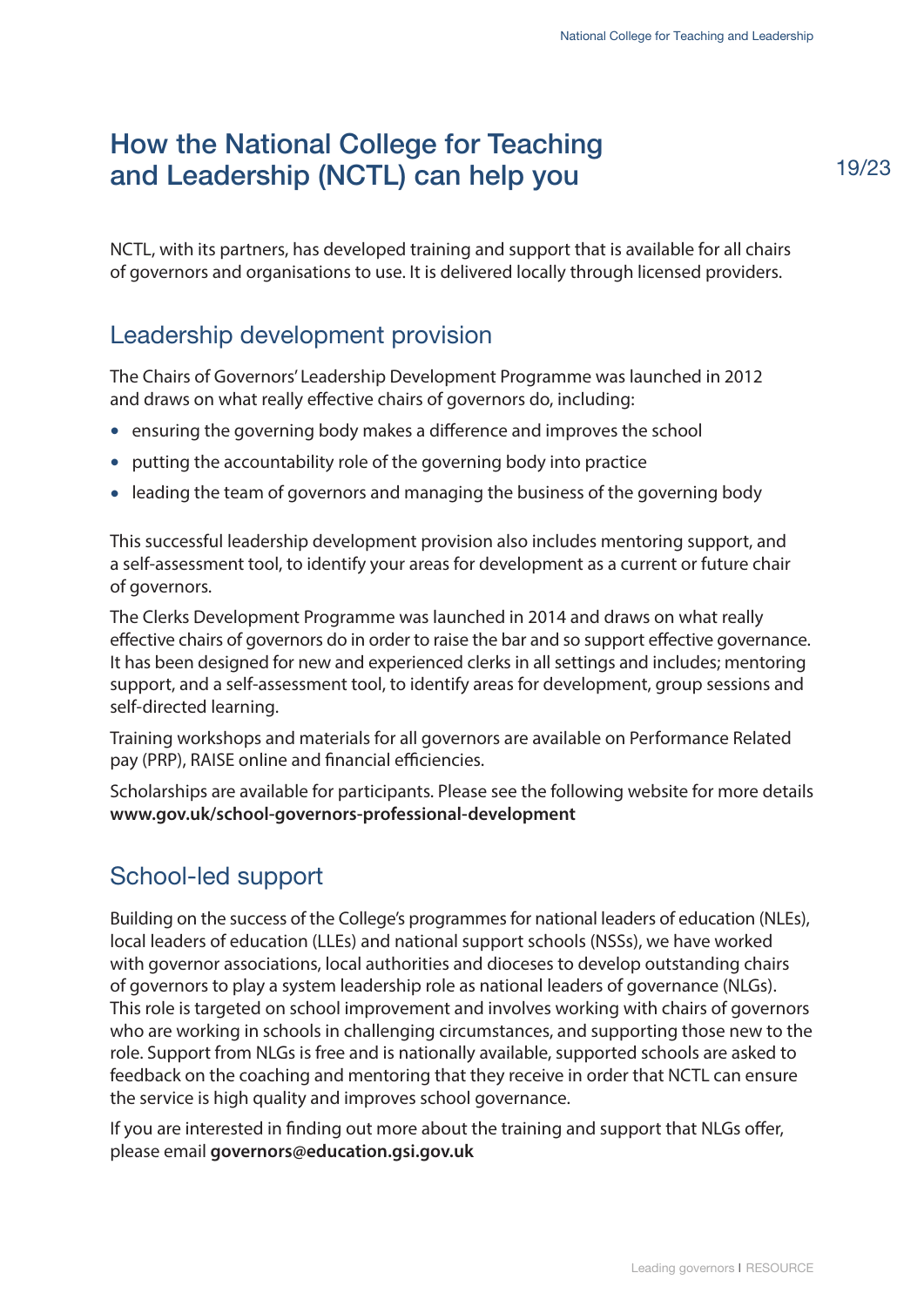# <span id="page-22-0"></span>Key contacts

# Department for Education

The Department for Education (DfE) offers a range of information and advice for governors of all types of school, from guidance on the law and constitution of the governing body to committees, training and year planning.

**<www.gov.uk/schools-colleges/governance>**

#### National Governors' Association

The National Governors' Association (NGA) is an independent membership organisation that represents school governors of maintained schools and academies in England. Its aim is to improve the wellbeing of children and young people by promoting high standards in all our schools, and improving the effectiveness of their governing bodies.

[NGA materials mentione](www.nga.org.uk)d in this document are available on the NGA website at **www.nga.org.uk.** 

**Tel:** 0121 237 3780 **Email:** governorhq@nga.org.uk

**<www.nga.org.uk>**

#### Freedom and Autonomy for Schools – National Association (FASNA)

Freedom and Autonomy for Schools – National Association (FASNA) is a national forum for self-governing primary, secondary and special schools and academies. FASNA has an Executive Board with elections structured to ensure equal representation of primary and secondary representatives, including heads and governors as well as clerks to governing bodies.

**Tel:** 0115 917 0142 **Email:** admin@fasna.org.uk

**<www.fasna.org.uk>**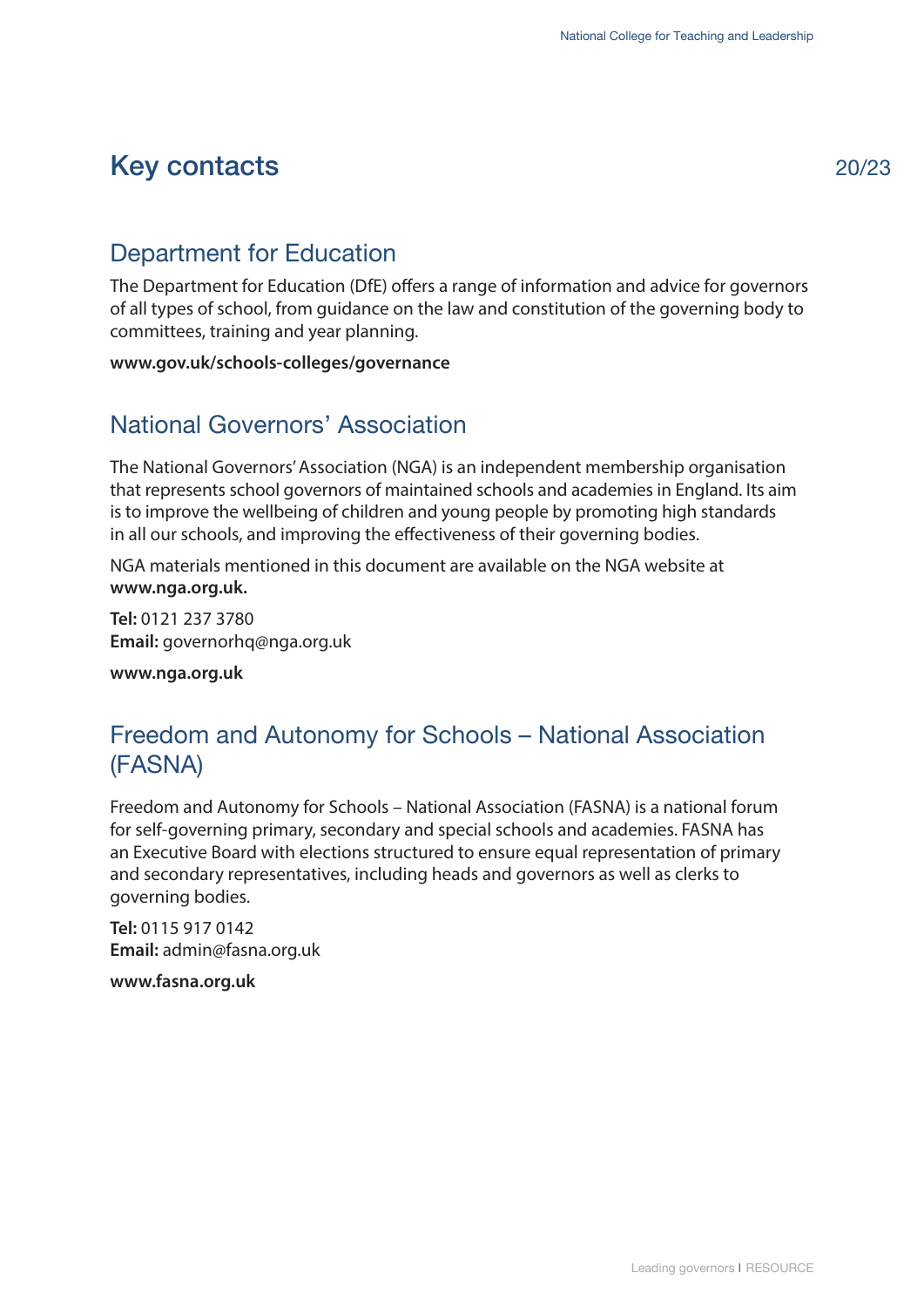# Governorl ine

GovernorLine offers free, confidential advice, information and support to school governors, clerks and individuals involved directly in the governance of maintained schools in England.

The service is free, seven days a week, from 9am to 10pm on weekdays, and from 11am to 4pm at weekends.

**Tel:** 08000 722 181

**<www.education.gov.uk/a0064505/governorline-helping-you-helping-your-school>**

#### Independent Academies Association

The Independent Academies Association (IAA) is a national body representing state-funded independent schools. A membership association, it brings academy leaders together, runs events and represents members' views on education policy to ministers.

**Tel:** 0115 942 1238 **Email:** iaainfo@iaa.uk.net

**<www.iaa.uk.net>**

#### National Co-ordinators of Governor Services

National Co-ordinators of Governor Services (NCOGS) represents local authority providers of services to school governors. It is a source of good practice in training, materials and support services regionally, and also lobbies national bodies on governance issues.

#### **<www.ncogs.org.uk>**

#### **SGOSS**

SGOSS (formally School Governors' One Stop Shop) is an independent charity dedicated to recruiting volunteers with added-value skills and helping place them on school governing bodies across England. Its services are free to volunteers, employers, schools and local authorities.

**Tel:** 020 7354 9805 **Email:** info@sgoss.org.uk

**<www.sgoss.org.uk>**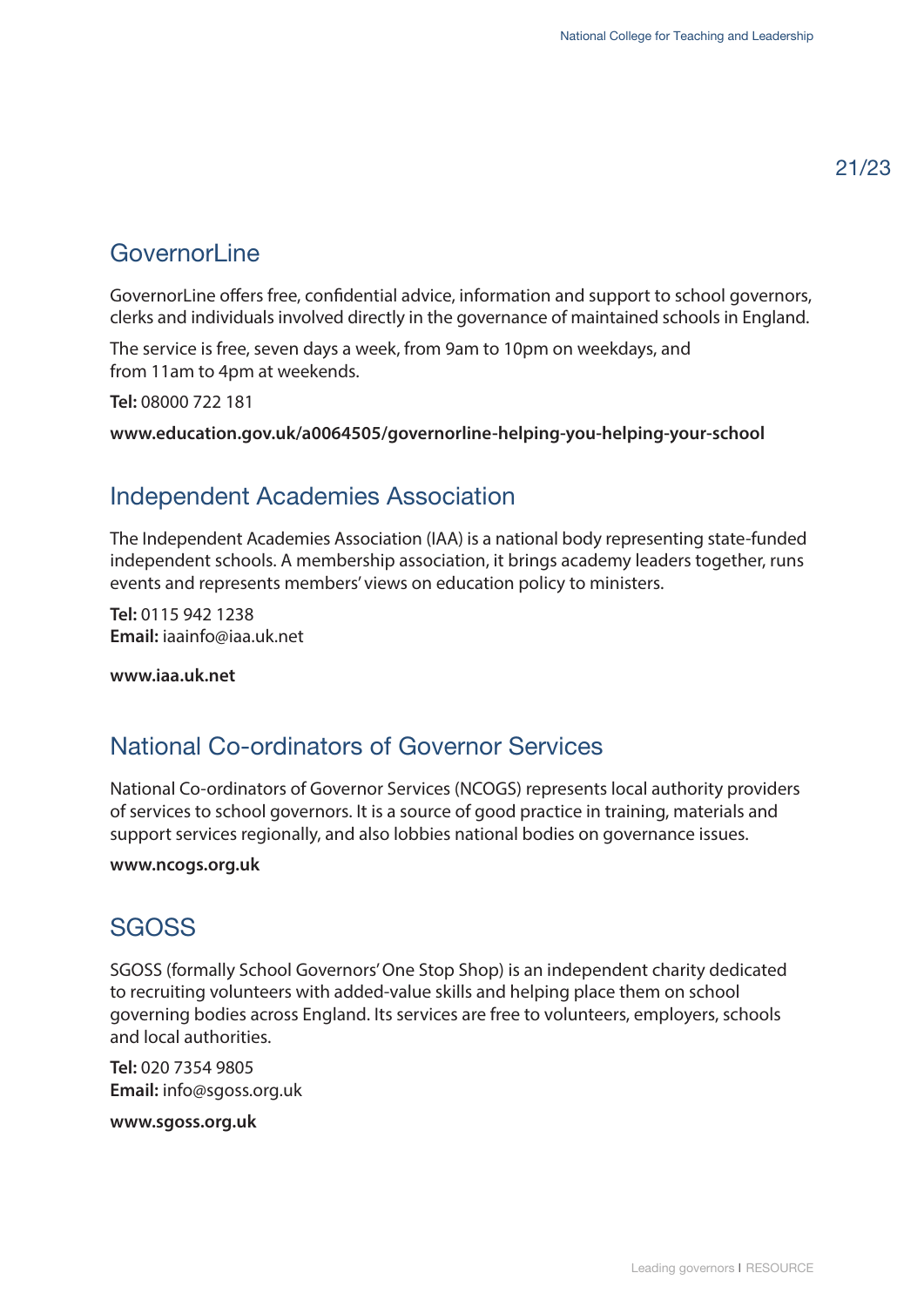22/23

Schools featured in the case studies:

- Cardinal Newman Catholic Primary School, Surrey **<www.cardinal-newman.surrey.sch.uk/page/?title=Home&pid=1>**
- St Andrew's Special School, Derby **<http://standrewschool.co.uk/>**
- [The Streetly Academy, Sutton Coldfield](www.thestreetlyschool.co.uk/)  **www.thestreetlyschool.co.uk/**
- [West Jesmond Primary School, Newcastle upon Tyne](www.westjesmondprimary.org.uk/) **www.westjesmondprimary.org.uk/**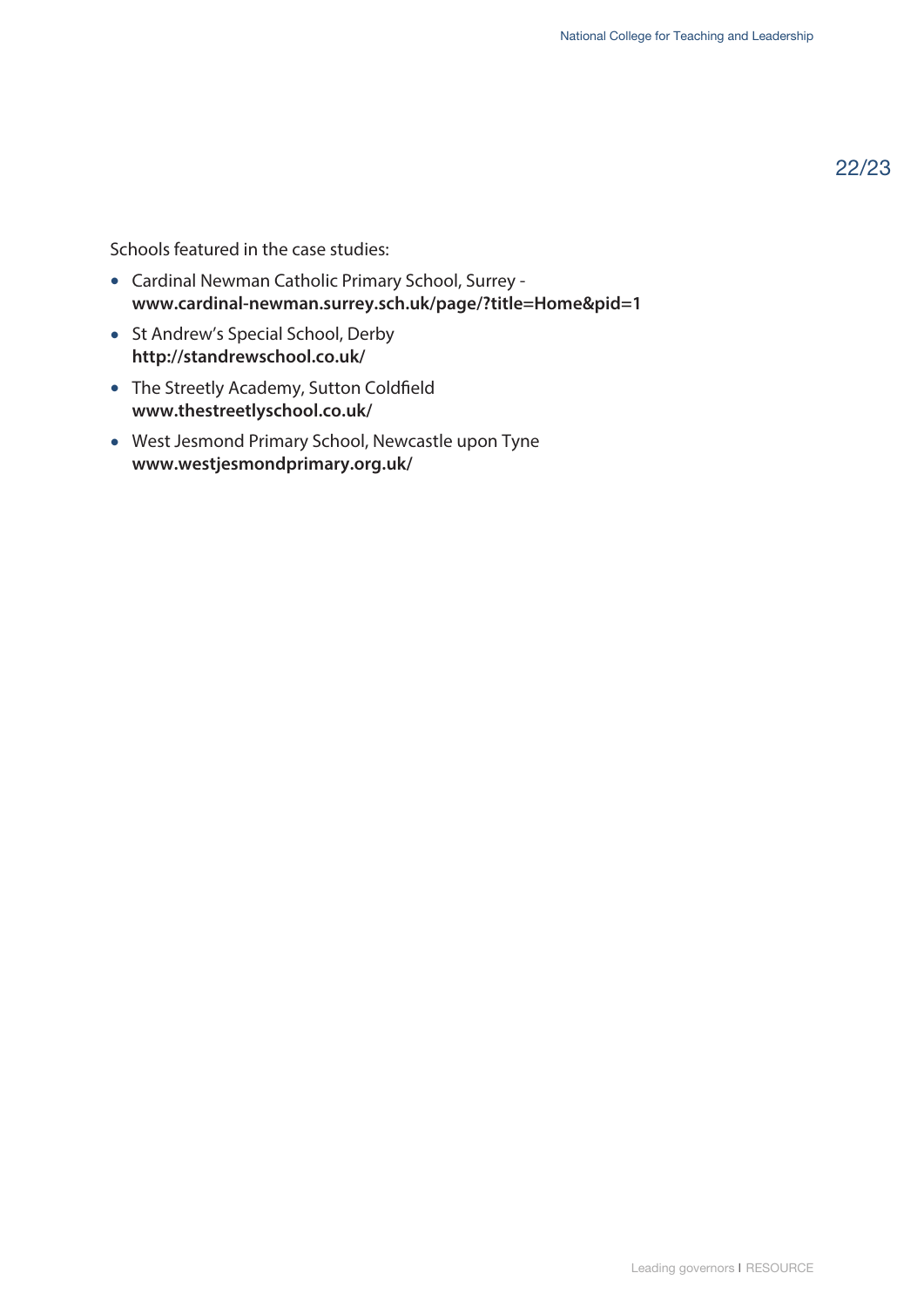# <span id="page-25-0"></span>Published resources 23/23

DfE, 2014, *Governors' handbook,* Department for Education. Available to download from **<www.gov.uk/government/publications/governors-handbook>**

DfE, 2011, *Schools Financial Value Standard,* London, Department for Education. Available to download from **[www.gov.uk/government/publications/schools-financial](www.gov.uk/government/publications/schools-financial-value-standard-and-assurance)value-standard-and-assurance** 

GLM Partnership, 2013, *GLM Quality Mark for School Governance,* Birmingham, National [Governors' Association & Co-ordinators of Governor Services. Available to download at](www.nga.org.uk/Members-Area/Useful-Resources/Governor-Mark.aspx)  **www.nga.org.uk/Members-Area/Useful-Resources/Governor-Mark.aspx** 

NCOGS, 2007, *Succession Breeds Success: How to grow leaders in your governing body,* [Co-ordinators of Governor Services & School Governors' One-Stop Shop. Available](www.ncogs.org.uk/resources.php)  to download at **www.ncogs.org.uk/resources.php**

NGA, 2014, *Welcome to Governance,* [Birmingham, National Governors' Association.](www.nga.org.uk/Publications.aspx)  Available to order online at **www.nga.org.uk/Publications.aspx** 

NGA, 2014 *The Chair's Handbook,* A comprehensive guide for chairs of governing bodies, [Birmingham, National Governors' Association. Available to order online at](www.nga.org.uk/Publications.aspx) **www.nga.org. uk/Publications.aspx** 

NGA, 2013, *Code of Practice for School Governors 2012/13,* Birmingham, National [Governors' Association. Available to download at](www.nga.org.uk/About-Us/Policies/Code-of-Practice.aspx) **www.nga.org.uk/About-Us/Policies/ Code-of-Practice.aspx** 

NGA, *[What governing bodies can expect from their school leaders and what school leaders](www.naht.org.uk/EasysiteWeb/getresource.axd?AssetID=9650)  can expect from their governing bodies.* Available to view at **www.naht.org.uk/EasysiteWeb/ getresource.axd?AssetID=9650** 

NGA, *Model Skills Audit.* Available for NGA members to download at **<www.nga.org.uk>**

Ofsted, 2014*, School inspection handbook,* Ofsted. Available to download at **www.ofsted. [gov.uk/resources/school-inspection-handbook](www.ofsted.gov.uk/resources/school-inspection-handbook)**

Ofsted, 2011, *School governance: Learning from the best,* Ofsted. Available to download at **[www.ofsted.gov.uk/resources/good-practice-resource-%E2%80%93-school](www.ofsted.gov.uk/resources/good-practice-resource-%E2%80%93-school-governance-learning-best)governance-learning-best**

Ofsted, 2014, *Subsidiary guidance: Supporting the inspection of maintained schools and academies,* Ofsted. Available to download at **www.ofsted.gov.uk/resources/ [subsidiary-guidance-supporting-inspection-of-maintained-schools-and-academies](www.ofsted.gov.uk/resources/subsidiary-guidance-supporting-inspection-of-maintained-schools-and-academies)** 

Target Tracker, *Governor Self-Evaluation Tracker.* Available **<www.targettracker.org/gset>**